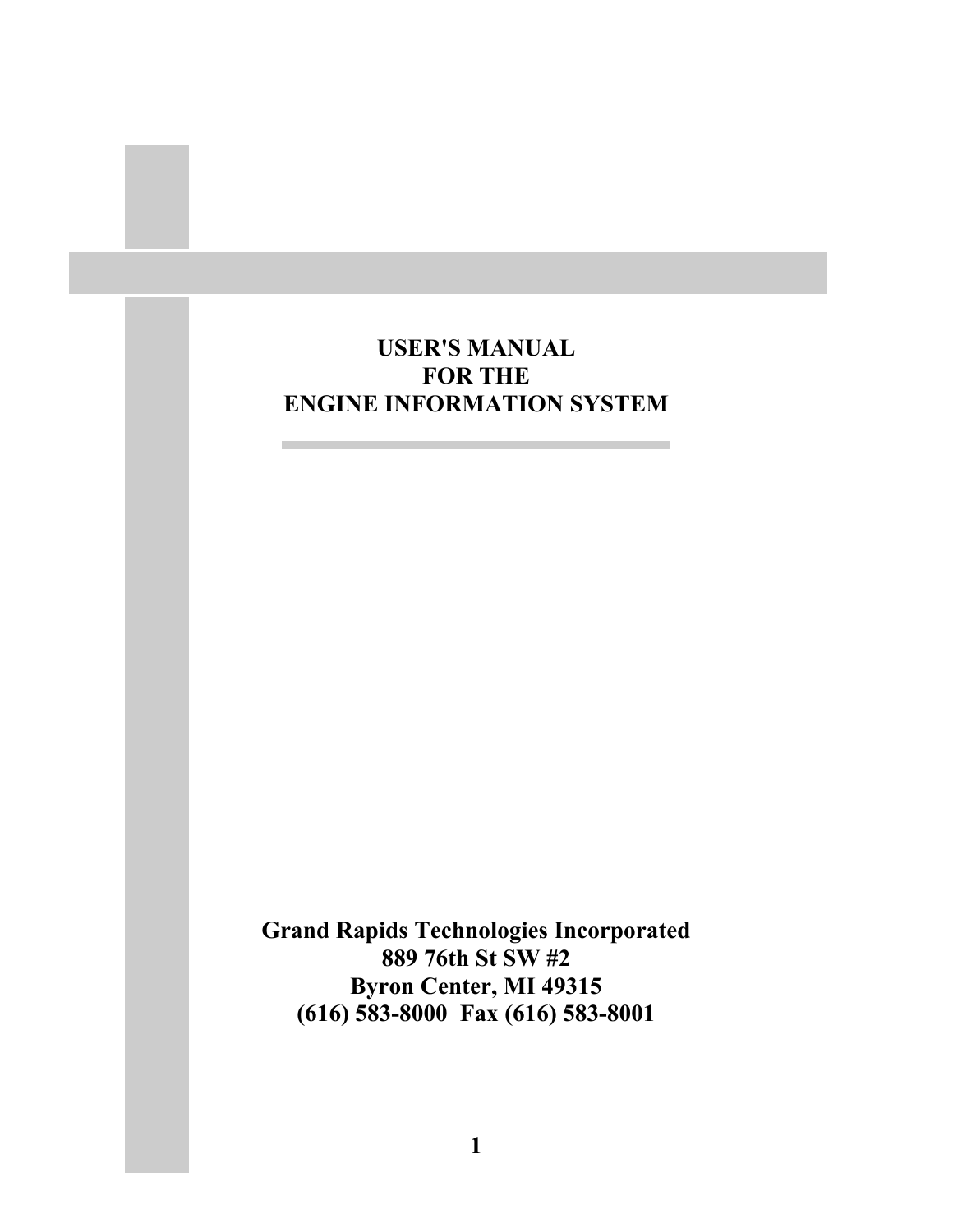| 5. CONFIGURATION SET PAGES - SETTINGS UNIQUE TO YOUR ENGINE AND INSTALLATION 7 |  |
|--------------------------------------------------------------------------------|--|
|                                                                                |  |
|                                                                                |  |
|                                                                                |  |
|                                                                                |  |
|                                                                                |  |
|                                                                                |  |
|                                                                                |  |
|                                                                                |  |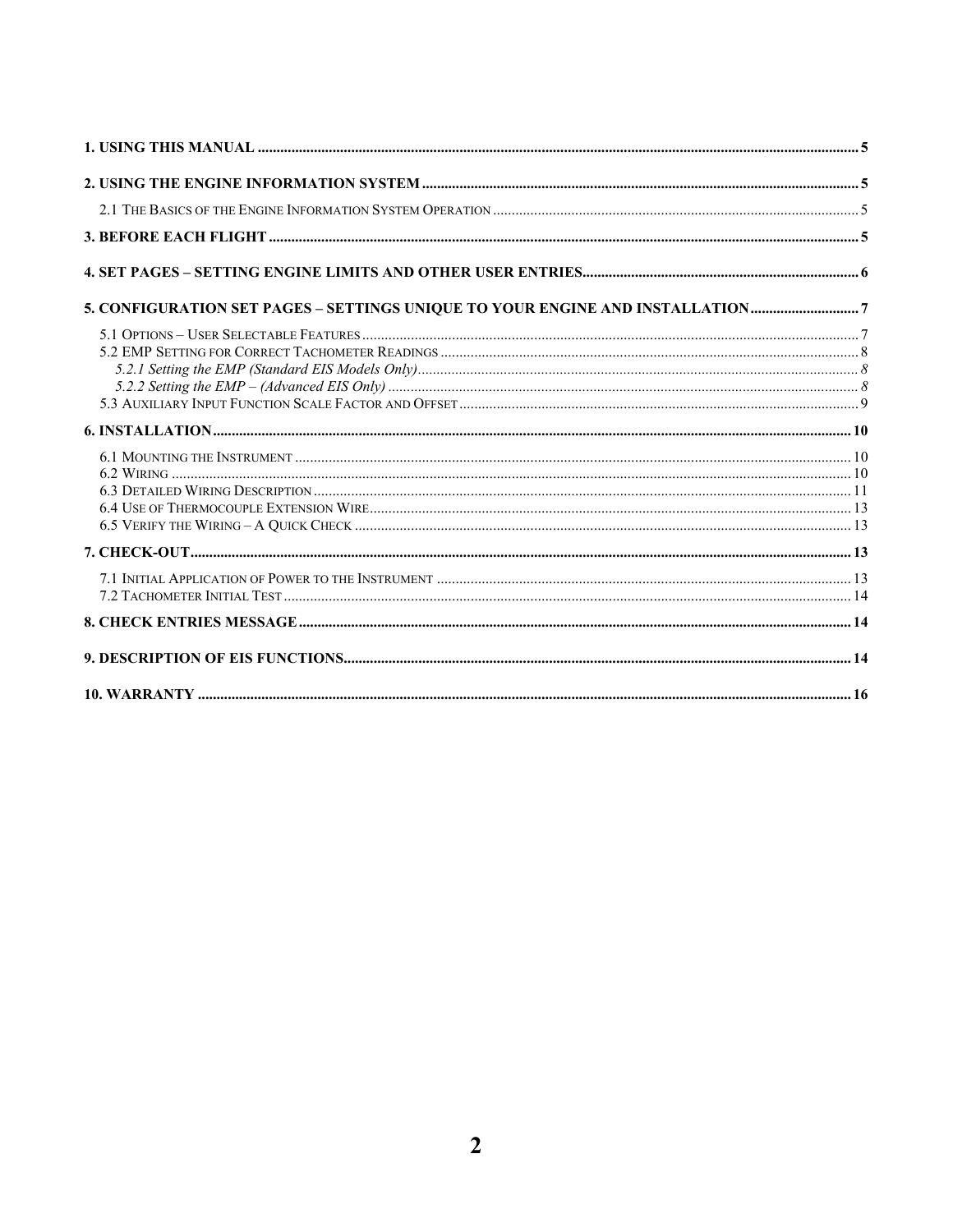Figure 1 - Description of Pages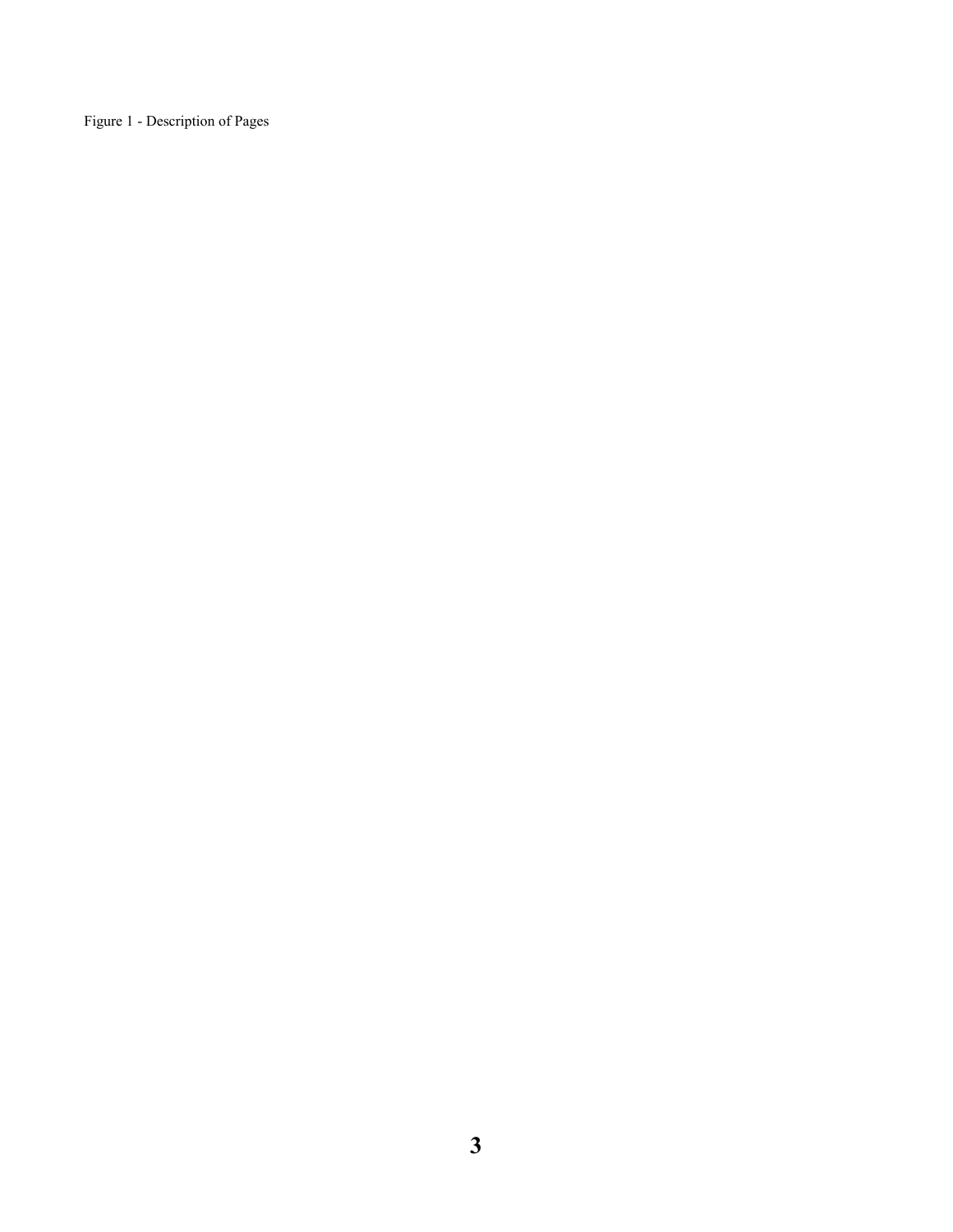Figure 2. Operation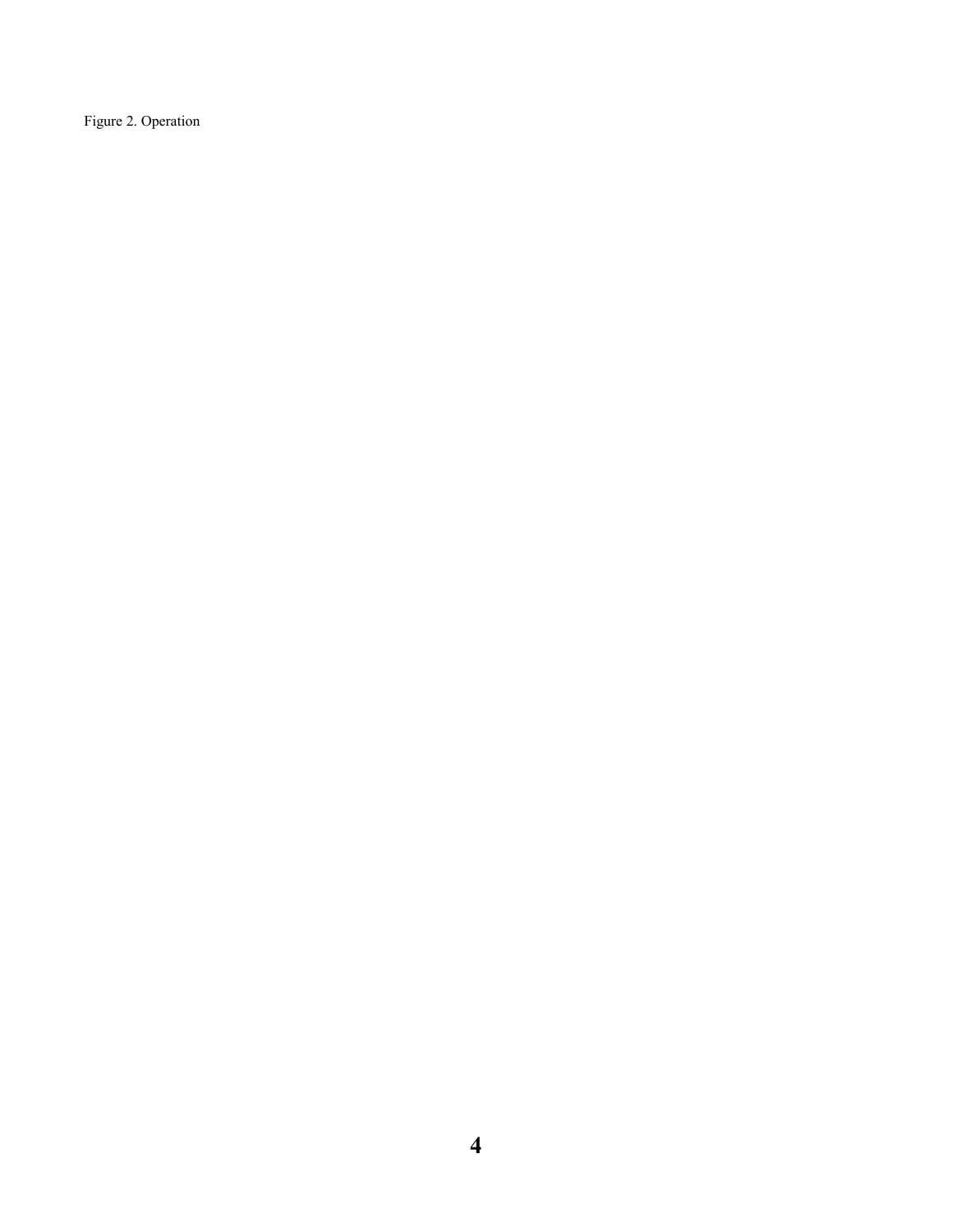Congratulations on your purchase of Grand Rapids Technologies' Engine Information System (EIS). We are pleased that you have chosen our product to help meet your aircraft instrumentation needs. We expect that you will find this system will enhance your flying pleasure while increasing your level of safety.

Installation instructions begin on page 10. Before turning to this page, we recommend that you read the following description for the use of your system so that you are familiar with its operation.

### **1. Using this Manual**

Some of the text within this manual refers to specific models of the Engine Information System, and it is identified as such by a heading according to the following table. If you are unsure which model of the EIS you have, refer to the label on the rear cover of the instrument.

| Pre-fix used in this manual | Refers to these models as identified on the rear cover |
|-----------------------------|--------------------------------------------------------|
| Std-                        | All models identified as STD-                          |
| $Adv-$                      | All models identified as ADV-                          |
| $Adv-A$                     | All models identified as ADV-A, or ADV-A(vdo)          |
| $Adv-W$                     | All models identified as ADV-W or ADV-W/912, 914       |

#### **2. Using the Engine Information System**

Refer to figure 1 for a description of the various display pages, and to figure 2 for an illustration of the use of the EIS from panel keys to control the operation of the instrument.

#### **2.1 The Basics of the Engine Information System Operation**

- **Turn off power to EIS when starting the engine.** It is good practice to turn off the power to the EIS, as well as to all other avionics connected to your aircraft's electrical system, before engaging the engine starter. Large currents demanded by the engine starter can produce undesirable voltage fluctuations and surges. Depending on the nature of your electrical system, it is possible that the instrument may not continue to operate normally if it is on while the engine starter is engaged. NOTE: Turning off power to the EIS and then turning it on again will restore normal operation if this should occur, and this will not damage the instrument in any way.
- **The Display button and your favorite page.** Pressing the "Display" key will immediately change screens to the page you have selected as your favorite display page. This provides a quick and simple means of returning your instrument to your favorite page, after you have been reviewing other display pages. To make your selection of which page is to be displayed by the "Display" key, see the "Set Pages" section.
- **The Alarms The most important part!** The instrument's alarm function will alert you to out-of-limit conditions by flashing the warning light (to get your attention), and simultaneously changing pages to a labeled screen and flashing the reading above its label to identify it. If the problem can not be immediately solved, the alarm should be acknowledged by pressing the "Next/Ack" button on the EIS. Acknowledging an alarm returns the instrument to the page it was previously on, and allows it to alert you to the next problem. After acknowledging an alarm, warning light will remain on while any problem exists.
- **Set Unused Limits to Zero.** By setting a limit to zero, the alarm function for that limit will be turned off. It is a good idea to set limits for all unused functions to zero so that the instrument does not inadvertently generate nuisance warnings for signals you are not using.

#### **3. Before Each Flight**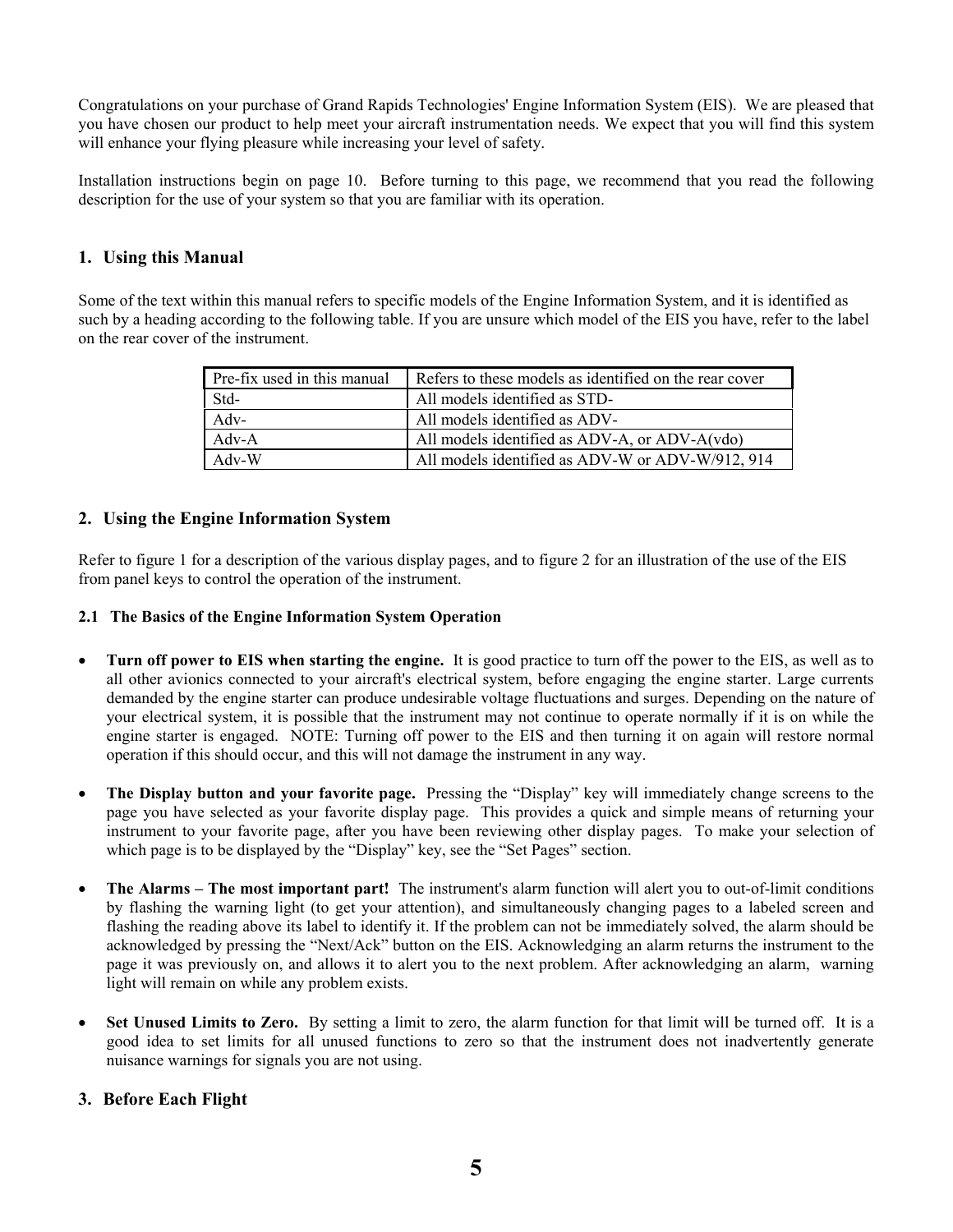No special action is required by the pilot before each flight, as the instrument will perform a self-test and (assuming the test passes) will select your favorite display page if no alarms are pending. If your instrument includes the internal Altimeter/VSI option, the altimeter should be set before each flight. (Include this step in your checklist.)

NOTE: It is possible for the instrument or its sensors to suffer various kinds of failures that can not be detected by the self-test. It is good practice to review the various display pages periodically as necessary to verify that the instrument and its sensors are operating normally.

#### **Expert Advice! Pre-flight tests for Pressure Senders**

We recommend that you include in your engine start checklist a step where the EIS is turned on prior to engine start. With the engine off, you should observe a warning for low oil pressure (and fuel and/or coolant pressure, if one is connected via the auxiliary inputs). This is a great way to verify these sensors are operating properly, especially in the case of the very critical oil pressure sensor.

# **4. SET PAGES – Setting Engine Limits and other User Entries**

The "Set" pages are used to enter engine limits and other selections into the EIS. These pages are accessed by simultaneously pressing the two keys marked "SET LIMITS", as illustrated in figure 2. The use of the engine limits, and the other features controlled on these pages, are described below. All entries on these pages are retained when the instrument is turned off.

Since all limits can be entered easily by the pilot at any time, it is practical to set engine limits lower than those indicated by the engine manufacturer, but slightly higher than encountered in normal operation. In this way, a change in normal engine operation may be detected earlier.

**NOTE:** Limits that are not used should be set to zero. This disables the limit to prevent nuisance false warnings.

**CAUTION:** While the "Set" pages are selected, the automatic warning feature of the instrument is disabled. This is necessary to allow the pilot the ability to change an engine limit in the presence of an engine parameter that is intermittently outside of its limit. The auxiliary annunciator light is illuminated while the "Set Limits" pages are selected to remind you that the warning feature has been disabled---and as a convenient means of testing this light.

Entries that are made on the "Set" pages are as follows:

- **Altitude** (Std- w/ Altimeter only) Set the altitude to match your field elevation before each flight.
- **Time** This limit is used to generate a warning when the flight timer has exceeded the entry made on this page. The time limit is entered in minutes (i.e., a time limit of 1 hour 30 minutes would be entered as 90).
- **Contrast** The contrast of the LCD display is set on this page. Four levels of contrast may be selected, 0-3, with the lower settings best for higher ambient temperatures, and the higher settings best for normal and cooler temperatures. Make your selection to achieve the most desirable appearance of the display. It may be necessary to change it in response to large ambient temperature changes.
- **MinALT** (Std without Altimeter Only) Set the minimum altitude at which the external altimeter sensor will operate.
- **RPM** The engine's RPM limit is entered on this page. A warning will be generated when the engine's RPM, as sensed by the instrument, exceeds this limit.
- **CHT** The engine's cylinder head temperature limit is entered on this page. A warning will be generated when a cylinder head temperature exceeds this limit.
- **EGT** The engine's exhaust gas temperature limit is entered on this page. A warning will be generated when an exhaust gas temperature, as sensed by the instrument, exceeds this limit.
- **TEMP** (Std- Only) The engine's coolant temperature limit is entered on this page. A warning will be generated when the temperature, as sensed by the instrument, exceeds this limit.
- **TEMP** (Adv- Only) The engine's oil temperature limit is entered on this page. A warning will be generated when the temperature exceeds this limit.
- **PRESS** (Adv Only) The engine's oil pressure limit is entered on this page. A warning will be generated when the oil pressure falls below this limit.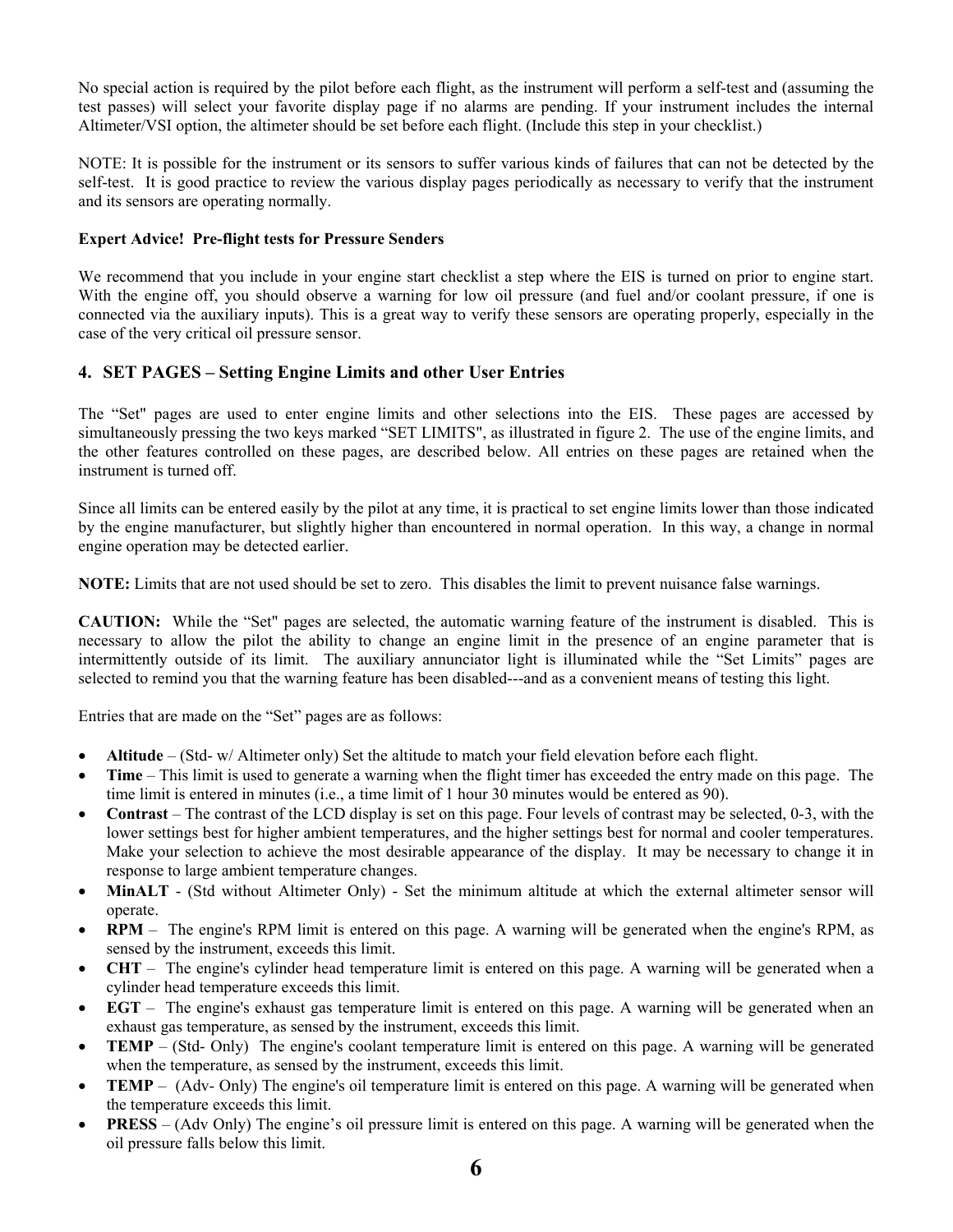- **COOL** (Adv-W Only) The engine's coolant temperature limit is entered on this page. A warning will be generated when the temperature exceeds this limit.
- **OAT** (Adv-A Only) A lower limit on can be entered for the outside air temperature. This can be useful for alerting you to conditions that could cause airframe icing conditions.
- **VOLT** A lower limit for the voltmeter input is entered on this page. A warning will be generated when this voltage is lower than this limit. For 12V electrical systems, a limit of 12.7 V will generate a warning shortly after a charging system failure. A slightly lower limit can be used so that a warning is not generated with a fully charged battery with the engine off.
- **AuxHi or Aux1Hi or Aux2Hi** -- The upper limit for the auxiliary input(s) is set on this page. A warning will be generated when the auxiliary input exceeds this limit.
- **AuxLo or Aux1Lo or Aux2Lo** -- The lower limit for the auxiliary input(s) is set on this page. A warning will be generated when the auxiliary input falls below this limit.
- **Display**  This page is used to define which display page is your favorite. Enter the page number corresponding to the page you have selected. (Figure 1 illustrates the page numbers for the various pages.) Your "selected" page will be displayed when the "Display" key is pressed. Your selected page will also be displayed when the instrument turns on, and after the last "SET" page.

# **5. CONFIGURATION SET PAGES – Settings Unique to your Engine and Installation**

The "Configuration Set" pages are used to enter information unique to your particular installation. **To access these pages, press the center and right keys simultaneously for 3 seconds.** These separate pages are used to safeguard this data from unintentional changes that could occur if this data had been entered in the previously described "Set" pages. Entries that are made on the "Configuration Set" pages are as follows:

#### **5.1 Options – User Selectable Features**

 All options are controlled by the settings on this page. The particular combination desired is selected with the "UP" and "DOWN" keys. These options are indicated by the symbols as shown in the following table. Which options you have will vary depending on the exact model and features included with your instrument.

| <b>Symbol</b>               | <b>Description</b>                   |                                           |  |
|-----------------------------|--------------------------------------|-------------------------------------------|--|
| W (or N) / S (Adv Models)   | $W$ (or N) = Warning Light Output    | $S =$ Serial Channel Output               |  |
| N/A (Std without Altimeter) | $N = Normal$ (no external altimeter) | $A =$ External Altimeter Sensor Connected |  |
| $+/-$                       | $+=$ Normal Aux Sensing              | $-$ = Reverse Aux Sensing                 |  |
| F/C                         | $F = Fahrenheit$ Temperatures        | $C = Celsius$ Temperatures                |  |
| E/e                         | $E = EGT$ displayed in 10's          | $e = EGT$ displayed in 1's                |  |
| C/c                         | $C = CHT$ displayed in 10's          | $c = CHT$ displayed in 1's                |  |

- The "W (or N) /S" selection determines whether the warning light output is used to control a warning light, the "W" selection – or is used as a serial channel output, the "S" selection. (Adv Models Only). For Std models without altimeter, the N/A selection is provided. The "A" selection is used only when an external altimeter sensor is connected to the instrument.
- The "Reverse Aux Sensing" causes the AUX display to start at its maximum when input is 0 volts, and then to decrease to its minimum as this voltage reaches 5 volts. This feature proves very useful for correcting a "backwards" reading fuel display, for instance.
- The "F/C" selection allows you to chose whether all temperature information is displayed in degrees Fahrenheit, or degrees Celsius. **CAUTION: The limits entered for all temperature data are not changed by this option. Be sure to enter temperature limits in same units as you have chosen for display**.
- The "E/e" and "C/c" options allow you to select the EGT and CHT displays in 10-degree or 1-degree increments. (The larger letter corresponds to the larger increment.)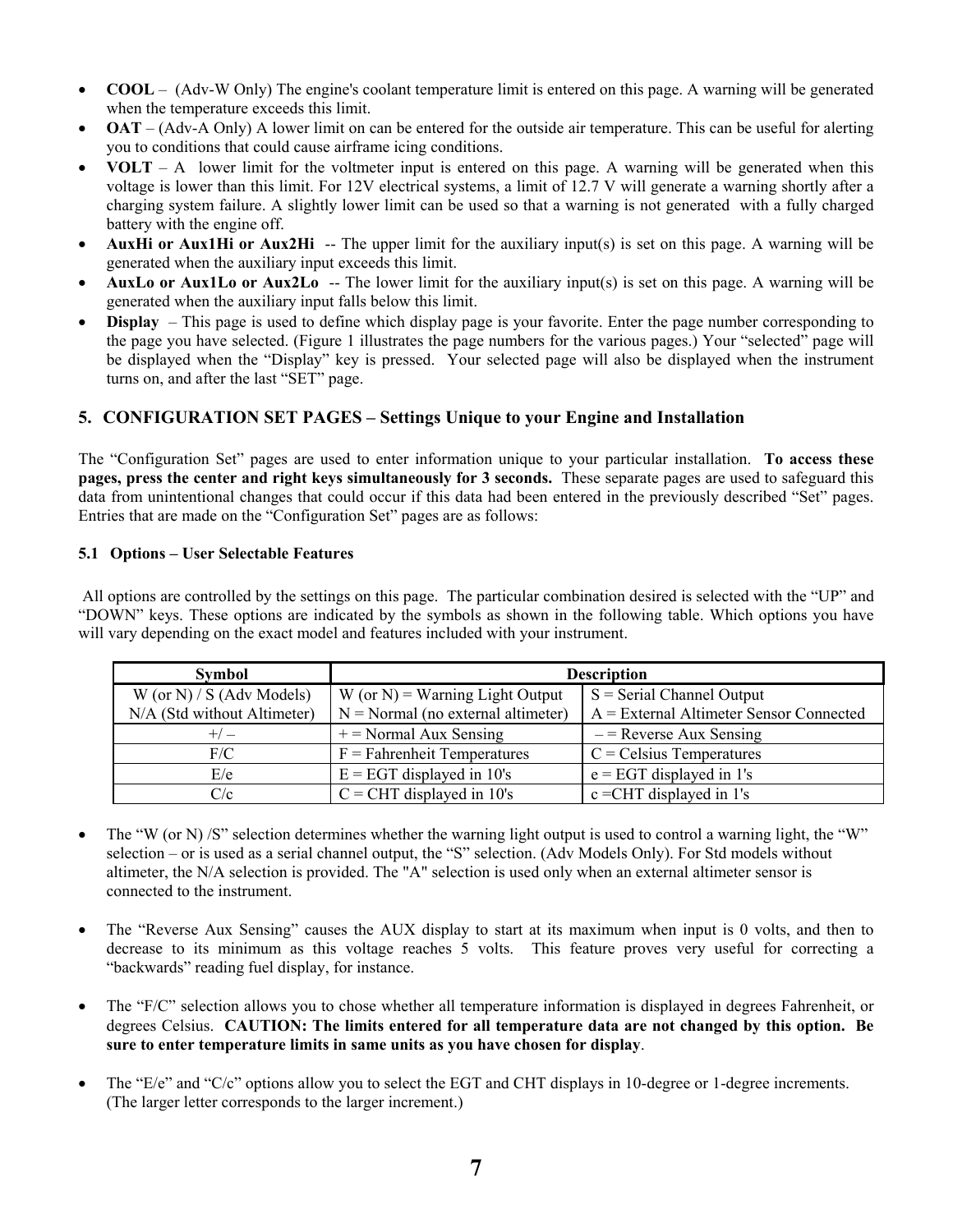#### **5.2 EMP Setting for Correct Tachometer Readings**

The EIS is able to sense engine RPM correctly from practically any engine, requiring only the setting of the EMP (Engine Measurement Parameter) to tell the instrument how many pulses per revolution the engine provides to the instrument.

#### **5.2.1 Setting the EMP (Standard EIS Models Only)**

When sensing RPM using a connection to the lighting coil, set EMP to 20 for CDI equipped Rotax Engines. Set it to 60 for non-CDI Rotax or any Hirth, Zenoah, Cyuana, or most other engines. These settings are typical of other makes of engines also. In general, the EMP can be set according to the number of magnets on the flywheel of the engine. For flywheels with 12 magnets, enter an EMP of 20; for 8 magnets, enter 30; for 6 magnets, enter 40; and for 4 magnets, enter 60. (Refer to your engine manual to determine the number of magnets on your flywheel, or try an EMP of 20 or 60, as 12 or 4 magnets on the flywheel are most common.).

When using the magnetic tach sensor, or other means, the correct EMP setting may be determined by dividing 120 by the number of pulses provided to the instrument per revolution of the engine.

**NOTE:** Power to the EIS must be turned off and then back on before the new entry will be used. The EIS comes from the factory programmed for CDI-equipped Rotax engines, and thus EMP will be 20. No change is required if your engine is CDI-equipped.

### **5.2.2 Setting the EMP – (Advanced EIS Only)**

The EIS employs a sophisticated method of measuring engine RPM to provide 10 RPM resolution independent of the number of pulses per revolution of the engine. To provide this flexibility, the EMP value is set to a code corresponding to the number of pulses the instrument detects per revolution of the engine. To set the EMP correctly for your engine, first determine how many pulses per engine revolution will be generated, according to the following paragraphs, and set the EMP as indicated by the EMP Table.

**Tach Connections to Mag P-leads, Ignition Coils or Tach Outputs** – These types of tachometer connections typically generate one pulse for every spark plug fired per revolution of the engine. Thus, a 4-stroke, 4-cylinder engine will have 2 pulses per revolution, while a 6-cylinder, 4-stroke engine will have 3. With some mags, every other pulse is opposite polarity, causing only half the number of pulses to be sensed, resulting in a tachometer reading  $\frac{1}{2}$  of the actual RPM. The EMP can be adjusted to account for this condition according to the table below.

**Tach Connections to Lighting Coils** – When the tachometer connection is made to the lighting coil, typically 1/2 as many pulses will be generated as there are magnets on the flywheel. For CDI-equipped Rotax Engines, 12 magnets are used, generating 6 pulses per revolution of the engine, and requiring an EMP value of 6. For non-CDI type Rotax engines, an EMP value of 2 is required.

**Rotax 912 Engine** – The tachometer output from this engine provides 1 pulse per revolution.

| <b>EMP</b> Setting | Pulses               |  |
|--------------------|----------------------|--|
| 0                  | $\frac{1}{2}$ *      |  |
|                    |                      |  |
| $\overline{c}$     | $\overline{c}$       |  |
| 3                  | 3                    |  |
| 4                  | 4                    |  |
| 5                  | 5                    |  |
| 6                  | 6                    |  |
|                    | 8                    |  |
| 8                  | $\overline{1}2^{**}$ |  |
| q                  | 1.5                  |  |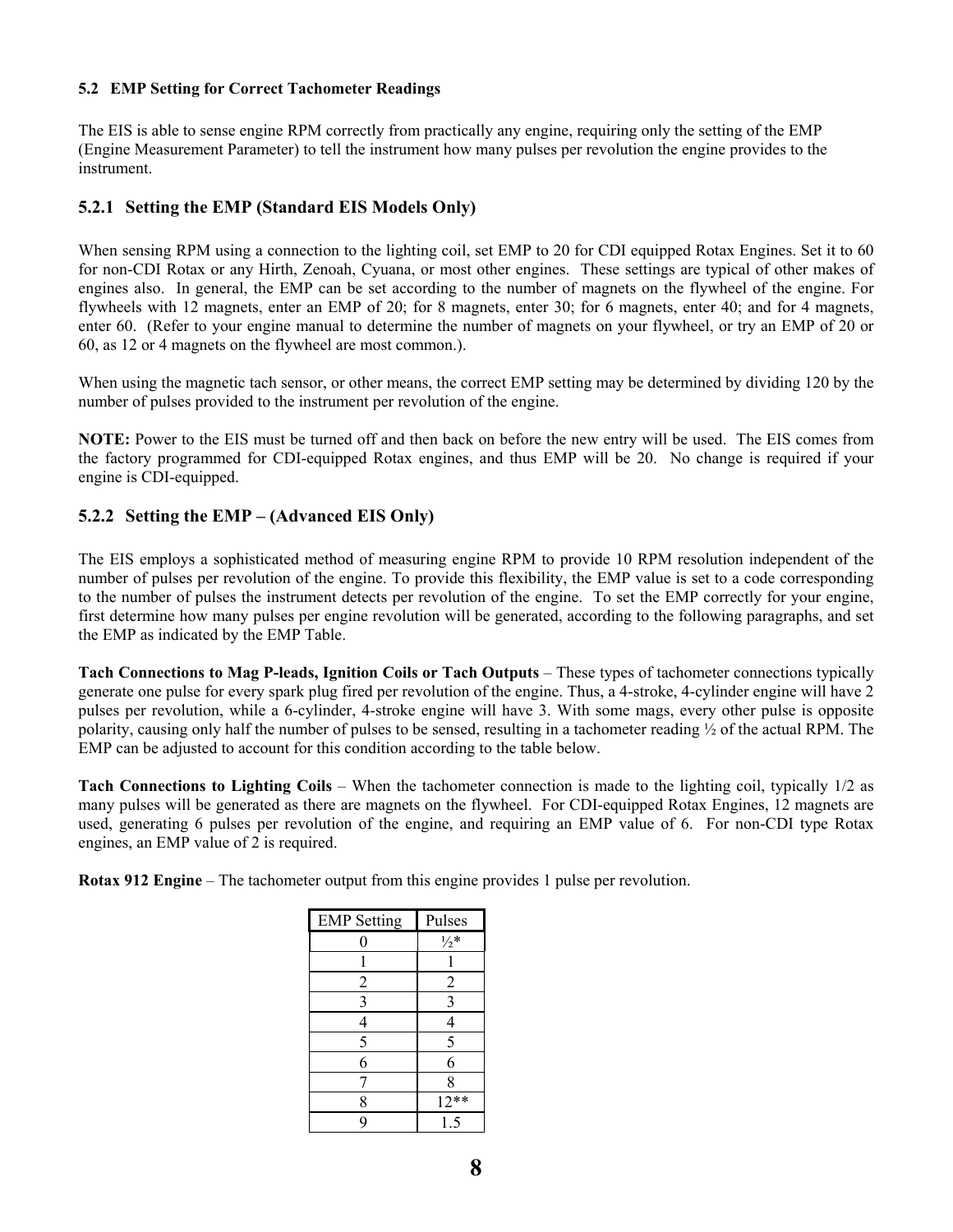\* ½ represents 1 pulse every other revolution. \*\* SW Version 5.9 for dual aux, Adv Models only. All others are 10.

#### **5.3 Auxiliary Input Function Scale Factor and Offset**

The "**Aux SF**" and "**Aux Off**" entries on the "Set Limit" pages are provided to allow the user a means of adjusting the digital Aux display value for a given voltage on the Auxiliary input so that it provides meaningful information. For example, in the case of this input being used to display fuel level, the "Aux SF" (Scale Factor) and "Aux Off" (Offset) can be set such that 0-10 will be displayed even when the input signal is 0.5 Volts when empty, and 4.5 Volts when full. (The auxiliary input signal must fall within the range of 0-5 Volts, however, and fall as close as practical so as not to exceed the limits of adjustment available through the Aux Scale Factor and Offset.)

#### **CAUTION: This input must not exceed 5.5 Volts. Although no damage will occur, the accuracy of other functions in the instrument will be severely reduced while this input exceeds 6.0 Volts.**

#### **Setting the Aux Scale Factor and Offset**

For most uses of the auxiliary input, a separate sheet is provided that indicates the setting for the auxiliary scale factor and offset. The setting indicated on those sheets should be used. In the event that you are using this input for a custom application, the relationship between the displayed auxiliary output and the scale factor, offset, and input voltage is given here.

**NOTE:** The Aux Display is capable of displaying a range of 0-512 or 0-51.2 (dependent on whether or not there is a decimal point in the auxiliary display). The auxiliary input voltage should be in the range of 0-5V.

#### **Definition of the Aux Scale Factor and Offset**

The Aux Scale Factor (Aux SF) can be thought of as a multiplying factor or gain, and the Offset (Aux Off) can be thought of as an additive factor, or bias. More precisely, the displayed value will be as follows:

 (Aux Input Voltage) x (Aux Scale Factor) Aux Output = ----------------------------------------------------- + Aux Offset 2.5

For auxiliary displays which include a decimal point, the Aux Output value will be effectively one-tenth the value indicated in the equation above.

The Aux Offset may be positive or negative. Since only positive numbers can be entered on the display, the following scheme is used to enter positive and negative numbers:

- To enter a positive number, enter double the desired value. (The entered number will always be even for a positive Aux Offset.)
- To enter a negative number, enter double the desired value minus 1. (The entered number will always be odd for a negative Aux Offset.)

For example, if you want to enter an offset of +12, set Aux Offset to 24. If you want to enter an offset of -5, enter 2 x 5 - $1 = 9$ . Nothing to it!

**OilZero** (Adv- Only) – This entry provides an adjustment to correct for small differences in installations that could result in a non-zero oil pressure display when the engine is not running. To use this adjustment, start by setting it to zero, and noting the oil pressure displayed on the EIS.

• If the oil pressure is not zero, progressively set OilZero to larger odd numbers  $(1,3,5,7,9,...)$  until the oil pressure display first goes to zero. The correct OilZero value is the first setting which results in a zero oil pressure display.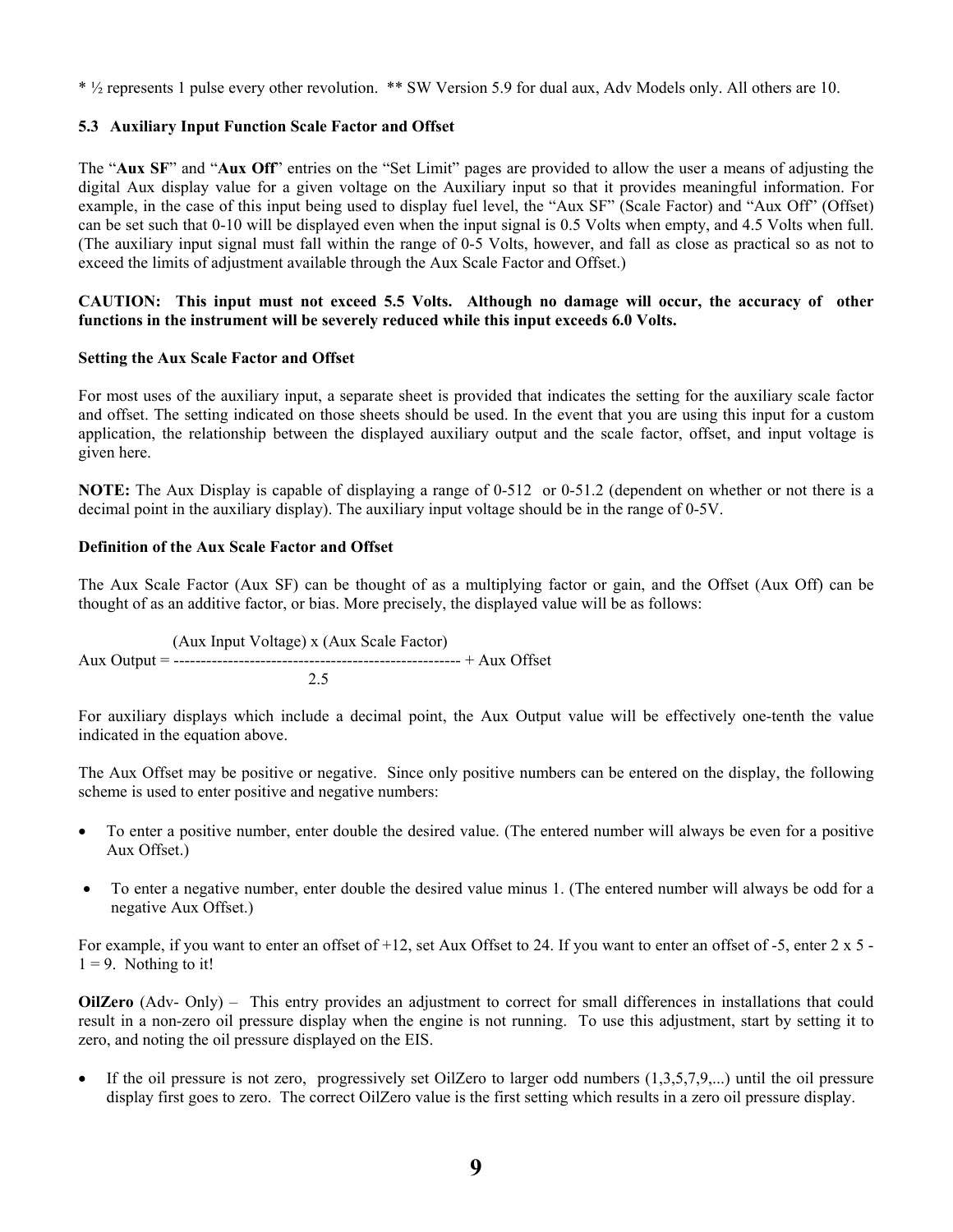• If the EIS displays an oil pressure of 0 when the OilZero is set to 0, progressively set OilZero to larger even numbers (2,4,6,8,...) until the oil pressure display first reads a non-zero value. Then subtract 2 from OilZero, making the adjustment complete.

**NumEGTs** (Adv- Only with Single Aux Input) – This setting is used to specify how many of the EGT/CHT inputs are used for EGT inputs. value of 0 through 4 may be entered. This function is only available in versions which do not include the dual auxiliary inputs, and does not include fuel flow.

EGT inputs are assigned starting with EGT/CHT1. Thus, if NumEGTs is set to 3, EGT/CHT1, 2, and 3 will be EGT inputs, and EGT/CHT 4 will be a CHT input. NumEGTs must be set to correspond to the EGT and CHT inputs wired to the EIS so that these signals are processed correctly, and the correct limits are applied.

**AltCal** - This entry is used with the external altimeter sensor to calibrate the altimeter function. Enter the number on the senor here to properly calibrate the altimeter.

**Hours** – This function allows you to set the hour meter so that it matches the actual time on your engine. The hour meter may be set to any value between 0 and 6553.5 hours. The hour meter will advance only when the tachometer reads above 250 RPM. It will reset to zero after 6553.5 hours.

# **6. INSTALLATION**

#### **6.1 Mounting the Instrument**

The first step in mounting the instrument is selection of a suitable location in the aircraft. The location must be selected such that it is not exposed to water or fuel, and preferably away from other devices that generate heat. The instrument does not generate electrical noise that will interfere with radios, nor is it affected by transmissions from radios or engine ignition systems. It is not likely to affect a magnetic compass.

The Super Size version (this is the version that is 6 inches wide) has such excellent readability that little or no consideration must be given to where the instrument is mounted with respect to the pilots eyes. The original size  $(4 \frac{1}{2})$ wide) should be mounted within roughly a 30 degree viewing angle. Both instrument use anti-glare windows that minimize reflections. Of course the instruments should be positioned to allow easy access to its front panel buttons.

The instrument should be secured using the mounting holes in the faceplate. Figure 4 provides the physical dimensions of the instrument and a full size mounting template. If the mounting template is used, its dimensions should be verified, as paper may expand and contract with humidity.

**NOTE:** No special consideration must be given regarding protection from vibration. The mechanical design of the instrument is very rugged. This is of course not true of other instruments, especially mechanical airspeed indicators and altimeters.

#### **6.2 Wiring**

Figure 5a & 5b illustrates all electrical connections made to the EIS. The "Detailed Wiring Description" below provides additional information about wiring the instrument into your aircraft. Review this material to familiarize yourself before proceeding further.

Using this figure, start the wiring process by carefully planning and **DRAWING A WIRING DIAGRAM** for your aircraft. The wiring diagram is essential in planning a successful installation. Install the wiring, routing all wires required by the EIS to its planned location. A high-quality 22-gauge stranded wire, 7 or 19 strands, is recommended for all connections other than those made to the CHT and EGT probes. Solid conductor wiring is not acceptable. Thermocouple extension wire must be used for the CHT and EGT probes to prevent the introduction of errors into these measurements, unless your instrument is labeled "Ext CJ".

**CAUTION:** Use a separate ground wires for the ignition kill switches and the remainder of the electrical system if possible. These separate ground wires should attach to different places on the case of the engine so that both sets of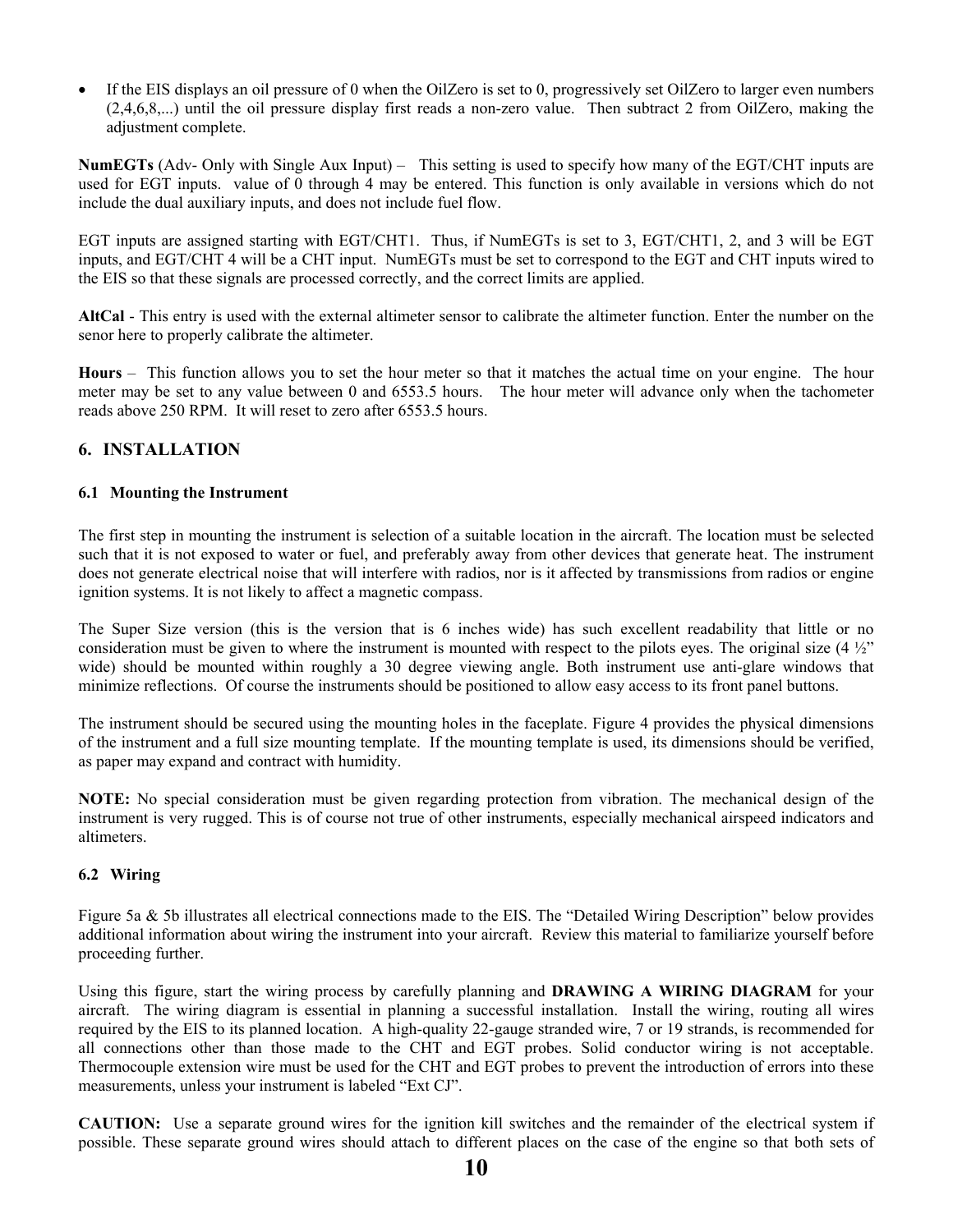grounds could not disconnect from the engine while remaining connected to each other. This provides additional protection for the instrument (although its internal protection is usually more than adequate), but more importantly, protects other electronic equipment in your airplane from potential damage. See the sheet at the back of the manual for more information.

All electrical connections are made to the EIS via two 9-pin sub-D type connectors. Mating solder-type connectors are supplied with the instrument, and crimp-type are available on request. If needed, replacement connectors are available at Radio Shack. Pre-wired cables are also available from Grand Rapids Technologies that eliminate the need for making these connections.

#### **6.3 Detailed Wiring Description**

- 1. Start by making the power and tachometer connections as illustrated in figures 6 and 7. Note that 9-18 Volts DC, 0.25 Amperes is required to power the instrument. **DO NOT CONNECT THE POWER FOR THIS INSTRUMENT DIRECTLY TO THE LIGHTING COIL.**
- 2. Next, make the ground connections exactly as illustrated in figure 6. For proper operation of the instrument, the ground (black wire) from the instrument must be connected to the case of the engine. Do not use the same ground lead for the instrument, and the ignition kill switch(es). Be sure these separate ground leads do not connect to the engine in such a way that they could become disconnected from the engine, but remain connected together.
- 3. The remainder of the signals are now connected. Accuracy of these sensors is not affected by the length of the leads. Refer to figure 5a & 5b for an illustration of these connections.

**Outside Air Temperature Sensor** – The sensor for this unit may be mounted in a variety of ways. To assure maximum accuracy, do not install the sensor such that it is in the path of engine exhaust gases or cooling air outputs. Also avoid attaching it to aircraft structure that is warmed by the sun. Avoid routing the wires to this sensor near radios, ignition systems, or other electronic devices as much as practical.

**Water Coolant/Oil Temperature Sensor** – Start by installing the sensor in the engine according to the recommendations of the engine manufacturer. After installation, route the wires through engine compartment, making certain the wire is supported so that it will not be chaffed or exposed to high levels of heat. A connector or terminal strip may be used between the aircraft wiring and the sensor to enhance maintainability if desired. Single-wire type sensors, (those which have a one electrical connection to them) require that their cases be connected to ground. For these sensors pipe thread compound should be used to seal the sensor. Teflon tape should be avoided because it may electrically insulate the case of the sensor from ground.

**Voltmeter** – The voltmeter senses its voltage through the power input to the instrument, and thus does not require a separate connection.

**(Adv-) Oil Pressure Sender –**The oil pressure sender should first be installed on the engine. This sender uses an 1/8-27 NPT pipe thread fitting, but may be adapted to any engine with the appropriate pipe fitting adapters. The sender may also be mounted remotely, using suitable hose connections. This is necessary with some engines, especially Lycoming.

The electrical connections are made through the case of the sender (ground) and the electrical terminal opposite the pipe thread fitting. Ground is normally provided by the engine when the sensor is mounted directly to it, but a separate ground wire may be necessary for remote installations.

**Magnetic Tachometer Sensor –** See instructions with this sensor for installation recommendations.

**External Alarm Output** – This output is used to control the external warning light included. The output is an OPEN/GROUND type output. This means that when this output is off (the alarm is not active), this line is equivalent to an OPEN circuit. When this output is on, this output is switched to GROUND. Thus, the external warning light (or annunciator) is connected to this output and +12 Volts. The maximum current this output can control is 0.11 Amperes, or 110 mA. Exceeding 110 mA will normally cause this output to go to the open state, although it is possible to damage this output is the condition is not corrected.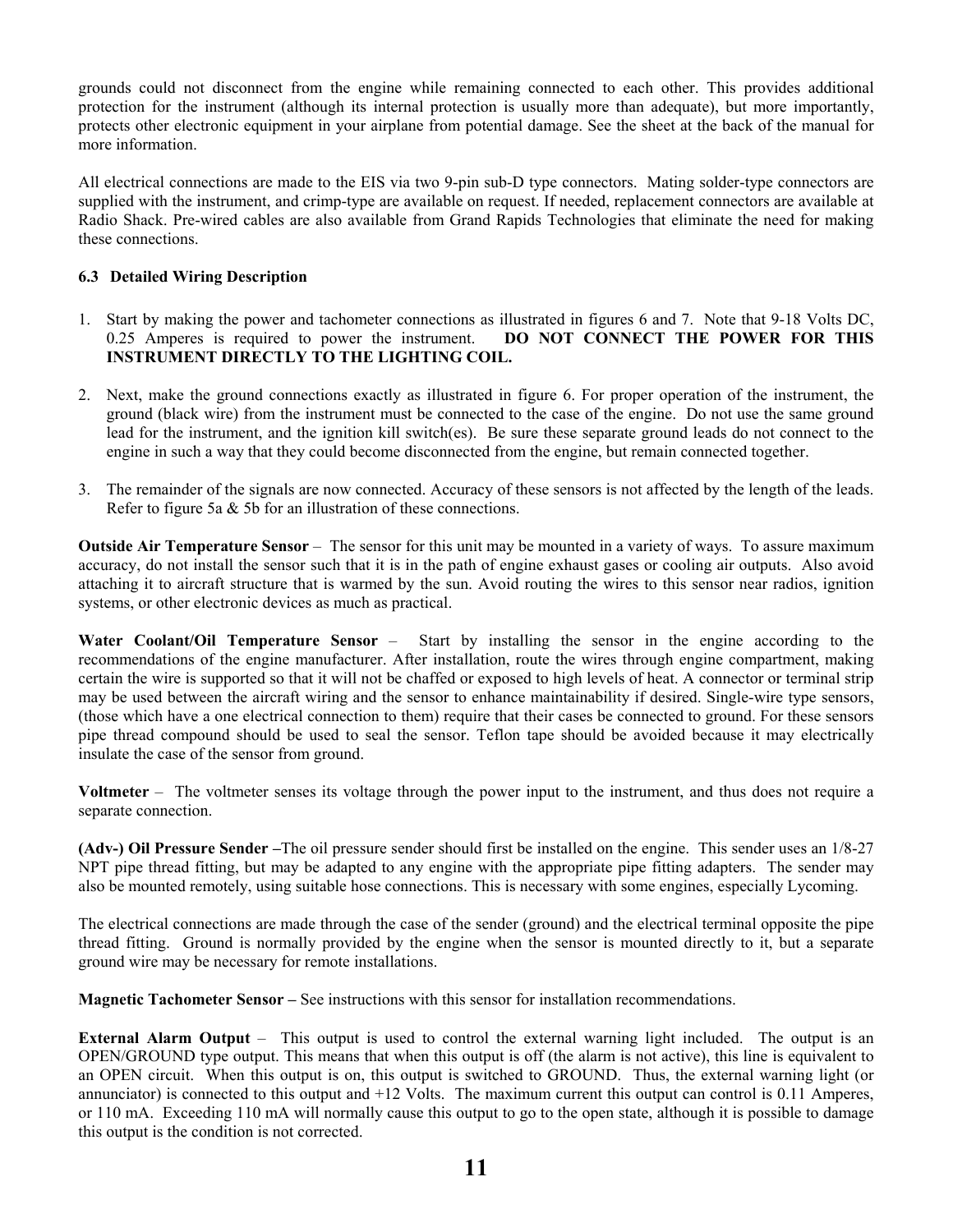**(Std-) Auxiliary Input –** The Auxiliary input should be connected according to your needs. If you have purchased a sensor for this input from Grand Rapids Technologies, it will include a sheet that describes how it is wired to this input.

**(Adv-) Auxiliary Input(s) –** Your instrument included 2 auxiliary inputs (unless you have ordered the fuel flow option, in which case you will have 1). Auxiliary 1 is displayed on a labeled screen, and the first combination page. It includes a decimal point in the display for all models except the Adv-W/914. Auxiliary 2 is displayed on page 2 (just prior to the first combination page), and on the first combination page for Adv-A models. This input does not have a decimal point in the display. These Auxiliary inputs should be connected according to your needs. Since auxiliary 1 has a decimal point in the display, it is ideally suited for manifold pressure, fuel level, or anything else in which the decimal point is useful. Auxiliary 2 is ideal for fuel pressure, coolant pressure, or anything else that does not need a decimal point. If you have purchased a sensor for this input from Grand Rapids Technologies, it will include a sheet that describes how it is wired to this input.

If you are using the auxiliary input for your own custom application, this input must be in the range of 0-5 Volts DC, and must not exceed 5.5 Volts. The scaling of this auxiliary display is set using the "Aux SF" and "Aux Off" as described in the "Configuration Set Pages" section. If this input is not used, the Aux limit should be set to zero on the "Set Limits" pages to prevent nuisance warnings.

**CAUTION:** This input must not exceed 5.5 Volts. Although no damage will occur the accuracy of the instrument will be severely reduced while this input exceeds 6.0 Volts.

Finally, all CHT and EGT probes are installed. The following section describes how these thermocouple-type probes are installed, and details the use of thermocouple extension wire to make the necessary electrical connections.

NOTE: To prevent false readings for inputs that are not used, it is recommended that unused CHT and EGT inputs be shorted together. This is accomplished by installing pin contacts on each end of a short piece of wire, and inserting this into the connector housing in place of the CHT or EGT connections for the unused channel.

#### **Cylinder Head Temperature Probe Installation**

Ring-terminal type CHT probes are installed by removing the spark plug, placing the sensor under it, and re-installing the plug into the engine. Orient the sensor so that as much clearance as possible is provided between its leads and the engine structure.

Bayonet type CHT probes (for Lycoming and Continental engines) are retained by a bayonet adapter. This adapter is screwed into the engine. The CHT probe is adjusted by turning the locking collar on the spring so that its tip is pressed against the bottom of the CHT probe well when it is locked onto the adapter.

#### **Exhaust Gas Temperature Probe Installation**

Start by drilling 1/8-inch diameter holes at the appropriate position in the exhaust manifold as indicated by the engine manufacturer. Insert the probe into the exhaust manifold and secure it by tightening the clamp carefully.

**CAUTION:** Secure installation of the exhaust gas temperature sensor is critical to safe operation of your engine. Failure of this sensor to remain installed in the exhaust manifold could result in an exhaust leak of hot exhaust gases containing carbon monoxide. This poses a potential fire and/or cabin air-contamination threat. Inspection of the installation by a licensed A&P mechanic is recommended.

It may be necessary to safety wire the EGT probe such that it is impossible for the probe to come in contact with rotating engine parts or the propeller should its attachment fail. This is especially of concern with pusher-type engine installations.

It is necessary for this probe to be grounded. In most cases no special provisions are required to achieve this, since the exhaust manifold is normally connected to ground via the engine, and the EGT probe clamp typically makes a good electrical connection to the exhaust manifold. An ungrounded probe may cause erratic EGT readings.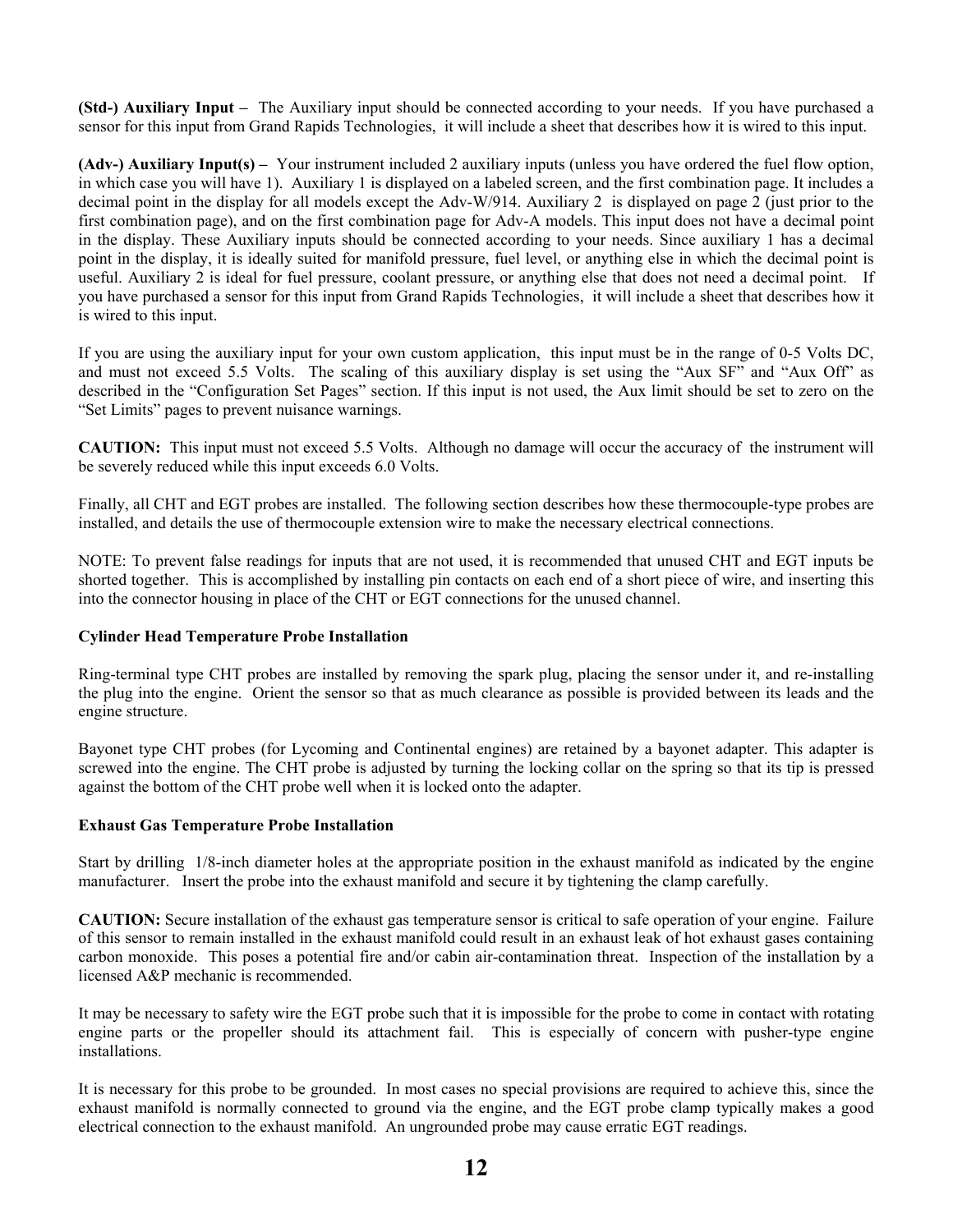#### **6.4 Use of Thermocouple Extension Wire (Applies to all models except those labeled Ext CJ.)**

All models of the EIS correct the EGT and CHT inputs (the thermocouple inputs) for the ambient temperature. This is called "cold-junction compensation". To perform this compensation accurately, all models of the EIS, except those marked with the "Ext CJ" designation, require thermocouple extension wire.

Unlike other types of wire, thermocouple extension wire is polarized. Each conductor is made of a different type of material, and is identified by the color of the insulation. It is necessary to use matching extension wire for thermocouple probes, and to observe this polarity, for accurate readings. For example, the EIS requires type J thermocouple for sensing cylinder head temperature. To extend the leads of the cylinder head temperature probe, type J extension wire is required.

Extension wire type is identified by the color of the insulation on the two wires inside the jacket or outer covering. The color of the jacket surrounding the two leads may vary, but the type of wire may be determined easily by the color of the insulation on the wire itself as follows:

| $T_{V}$ pe | Color of Insulation on the Wires | Use                            |
|------------|----------------------------------|--------------------------------|
|            | Red and White                    | Cylinder Head Temperature      |
|            | Red and Yellow                   | <b>Exhaust Gas Temperature</b> |

Now select the proper type of thermocouple extension wire, solder it to the male d-sub connector according to figure 5b (pre-wired cables will have this connector already installed), and route it through the aircraft. Leave slack in the wire between the engine and airframe to account for engine motion. To avoid confusion, it is a good idea to label each wire to identify which cylinder it is to be used for.

Crimp the mating connectors onto the extension wire. Plug the color-coded leads onto the matching color extension wires. Secure the probe leads with suitable wire clamps to prevent them from chaffing against the engine or airframe. Heat shrink tubing can be used to protect the leads from abrasion, and insulate the electrical connections to the probe.

**NOTE :** The length of wire on the EGT & CHT probes, or the extension wire may be shortened as desired for your installation.

#### **6.5 Verify the Wiring – A Quick Check**

Take a moment now to review all wiring connections you have made to the EIS. Double check the following wiring:

- power
- ground
- tachometer connections
- Verify that the same ground wire is not used as both a ground to the engine for the EIS, and as a ground for the ignition kill switches. Verify that these separate ground leads do not connect to the engine in such a way that they could be become disconnected from the engine, but remain connected together. Do not use the same connection to the engine for these ground leads.

Finally, install the connector backshell using the supplied hardware. Secure the wiring, using cable clamps to the aircraft structure so that no strain is transmitted to the connector. Plug the connectors into the EIS and secure them to the instrument with the screws included with the backshell.

#### **7. Check-Out**

#### **7.1 Initial Application of Power to the Instrument**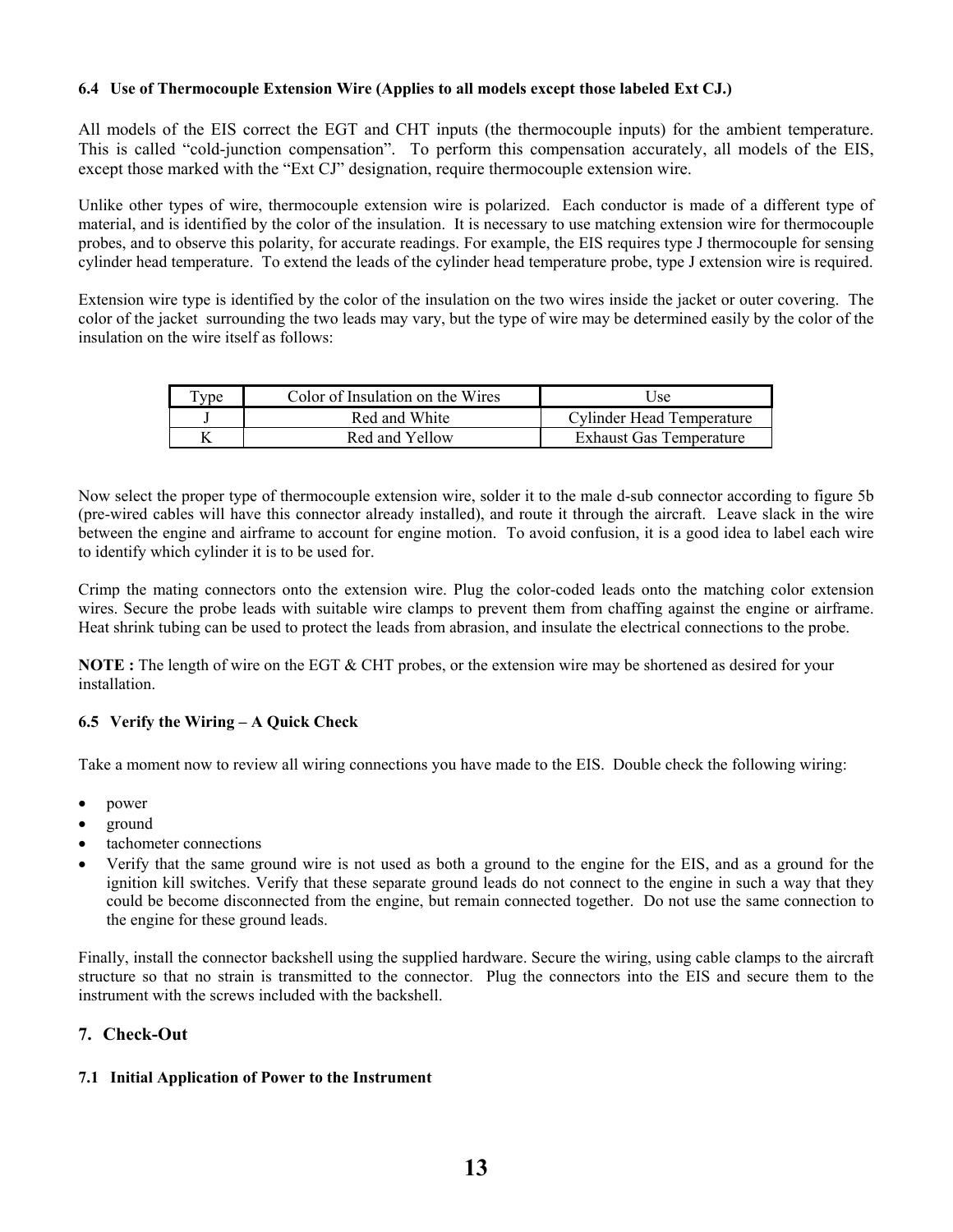Apply power to the system. For aircraft not equipped with 12 V batteries, it will be necessary to start the engine. Do not operate your engine at any speed over idle until you have verified correct operation of the tachometer. This will minimize the chance of damage to your instrument if it has been wired incorrectly .

Verify that the LCD display becomes active. The instrument will be on display page 0. If this operation is not observed, immediately turn off power to the EIS (or stop the engine), and recheck all wiring---especially power, ground, and tachometer connections.

#### **7.2 Tachometer Initial Test**

Turn on the EIS. The tachometer will display 0 when the engine is not operating. Refer to the "Set Pages" section, and set the Engine Measurement Parameter (EMP) according to the type of engine you have. Turn off the EIS. Start the engine; turn on the EIS and verify that the tachometer reading is active and appears reasonable.

CAUTION : If there is ANY DOUBT that the tachometer is working correctly, use another tachometer that is known good to verify the EIS is giving the correct tachometer reading. Attempting a take-off with an inaccurate tachometer could result in less than full power being available, and this could be very dangerous. Other Checks

CAUTION : Verify that no leaks are observed around the coolant temperature sensor (if so equipped), as well as the oil pressure and temperature sensors. Loss of engine oil or coolant will severely damage your engine, and will result in sudden stoppage.

The remainder of the functions should now be checked out by observing the measurements displayed by the EIS. Any measurements that appear unreasonable should be checked to verify their accuracy.

Your EIS is now ready to use. Please refer to the "Before Each Flight" section.

#### **8. Check Entries Message**

The "Check Entries" message will be displayed immediately after power-up if the EIS determines that any user entry (including all limits, such as RPM, and all configuration data, such as EMP setting, Aux SF, etc.) may be lost or is incomplete. When this message is displayed, press the "Display" key (the key below the "Next" label on the screen). The EIS will force you to review all entries by taking you to the Set Limits and Configuration Set pages. Carefully review and correct any entries as necessary.

**Note:** This message will be generated if any user entry is changed, and the instrument is turned off before returning to the normal display pages. This message then serves a reminder that you were in the process of setting user entries when the instrument is last turned off.

If this message appears frequently, this is most likely due to the instrument getting poor quality electrical power. This is most common if the instrument is on while engaging an electric starter, or if it is turned on before the engine is started in airplanes without batteries.

#### **9. Description of EIS Functions**

The EIS is a precision instrument capable of measuring and displaying a variety of useful information. The following paragraphs detail each of the functions the system provides.

**Tachometer** – The tachometer display indicates engine speed in revolutions per minute. The tachometer can be configured to sense RPM accurately from almost any engine with the appropriate entry in the Engine Measurement Parameter (EMP). (See the "Configuration Set Pages" section.) The tachometer has a range of 0-9990 RPM.

**Cylinder Head Temperature (CHT)** – This display provides a measurement of the cylinder head temperature using a type J thermocouple temperature sensor. The CHT display is accurate for a range of ambient to 800 degrees F.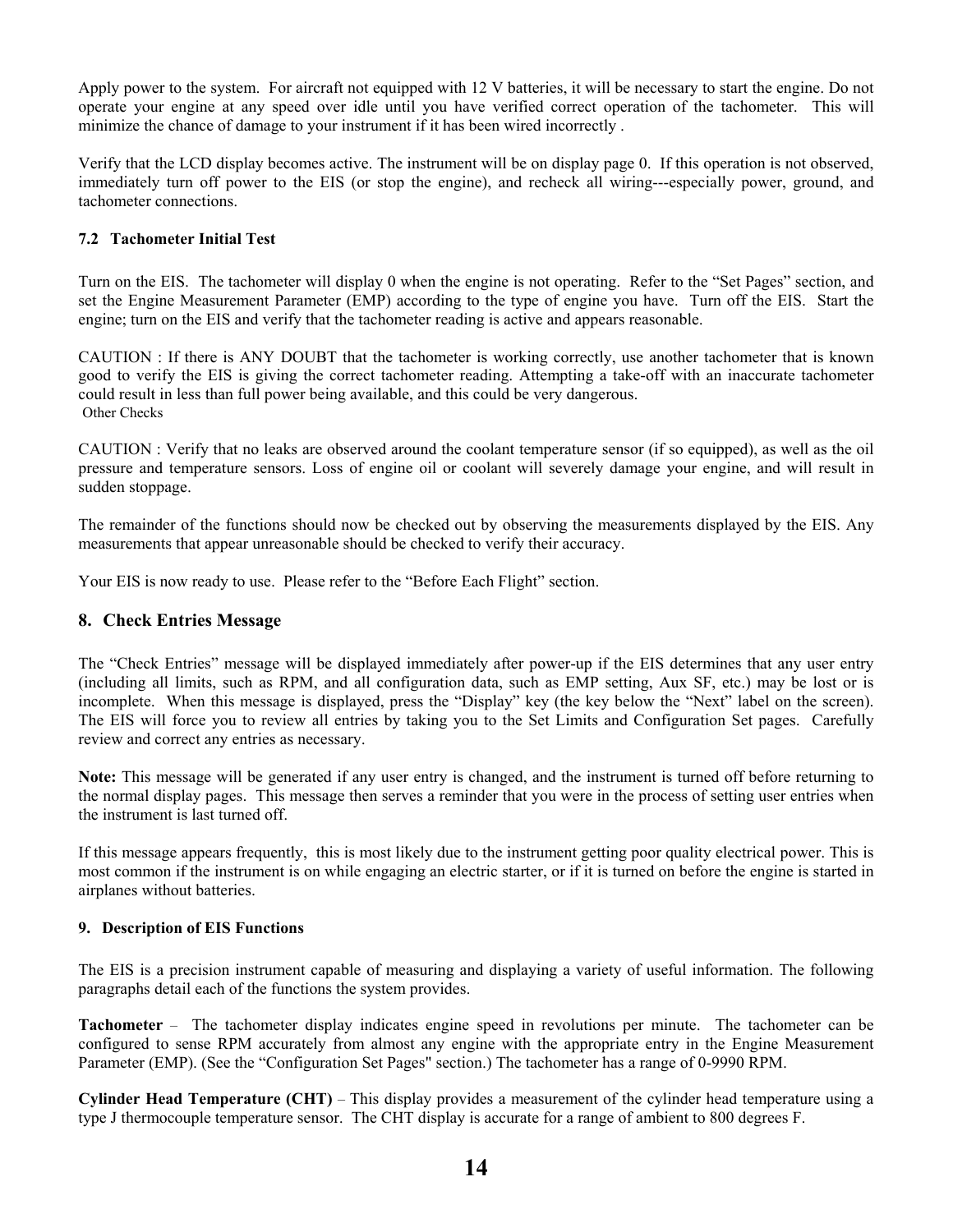**Exhaust Gas Temperature (EGT)** -- This display provides a measurement of the exhaust gas temperature using a type K thermocouple sensor mounted in the exhaust manifold of the engine. This function has a range of ambient to 1650 degrees F.

**(Adv-) Coolant and/or Oil Temperatures** -- These temperatures are sensed via a sensor is installed in the water jacket or oil sump of the engine. The Advanced -A models allow for one fluid temperature measurement, and is labeled "TEMP" on the display. The Advanced EIS -W models allows for two fluid temperature inputs, and have labels of "TEMP" and "COOL". These fluid temperatures are accurate for a range of 80-300 degrees F. Readings below this range will be displayed as higher than actual.

**Coolant Temperature** (Std- Only) -- This temperature is sensed via a sensor installed in the water jacket the engine. It is labeled "TEMP" on the display. These fluid temperatures are accurate for a range of 80-300 degrees F. Readings below this range will be displayed as higher than actual.

**Voltmeter** -- This display indicates the voltage level being sensed at the power input of the EIS. It is used to monitor the voltage of the aircraft's electrical system.

**Auxiliary Input** (Std- Only) – This is a general purpose display that may be adapted as desired by the user. It is ideally suited to display fuel level, fuel pressure or coolant pressure. A lower limit can be entered on the "Set" pages that will trigger a warning when the auxiliary input drops below this threshold. This gauge is scaled, or its sense reversed, according to the values you enter into the"Options", "Aux SF", and "Aux Off" entries on the "Configuration Set" pages. The input signal must be a DC voltage in the range of 0 to 5 Volts. For more information on the use of this function, refer to the "Installation" section.

**Auxiliary Input** (Adv- Only) – This is a general purpose display that may be adapted as desired by the user. Two auxiliary inputs are provided (unless the fuel flow option is select, in which case one auxiliary input is provided) These inputs are typically used for manifold pressure, fuel pressure, fuel level, coolant pressure, or sometime rotor RPM (in the case of gyro planes). Grand Rapids Technologies has sensors with installation instructions for these applications. An upper and lower limit can be entered on the "Set" pages that will trigger a warning when the auxiliary input falls outside these thresholds. This gauge is scaled, or its sense reversed, according to the values you enter into the "Options", "Aux SF", and "Aux Off" entries on the "Configuration Set" pages. The input signal must be a DC voltage for a range of 0 to 5 Volts. For more information on the use of this function, refer to the "Installation" section.

**(Adv-) Oil Pressure** -- Oil pressure is sensed via a 150 psi oil pressure sender, and is displayed in PSI. A zero adjustment is provided to adjust the pressure display to read zero to compensate for small installation and sensor variations. (See the "Configuration Set" pages.) A lower limit is provided for this function.

**Unit Temperature** -- This display indicates the internal temperature of the EIS. This data is used by the instrument for "cold-junction compensation" of the EGT and CHT inputs. It will typically register about 35 degrees F above ambient temperature due to self heating of the instrument.

**Outside Air Temperature (OAT)** -- This display indicates the temperature of the air sensed by a remotely located temperature sensor. The sensor is typically accurate to +/- 2 degrees F and operates for the range of 15 to 180 degrees F or 0 to 75 degrees C.

**Engine Hour Meter** -- This display indicates the total accumulated engine time. The accumulated time will increase continuously only while the engine is above 250 RPM. Special nonvolatile memory will retain an accurate record of elapsed time without batteries or electrical power of any type. The hour meter can be set on the "Configuration Set" pages so that the displayed time matches the time on the engine.

**Flight Time** -- This display indicates the duration of the engine run. It is reset to zero automatically when the Engine Information System is turned on, and will count up when the engine is above 250 RPM. A time limit may be set for this function.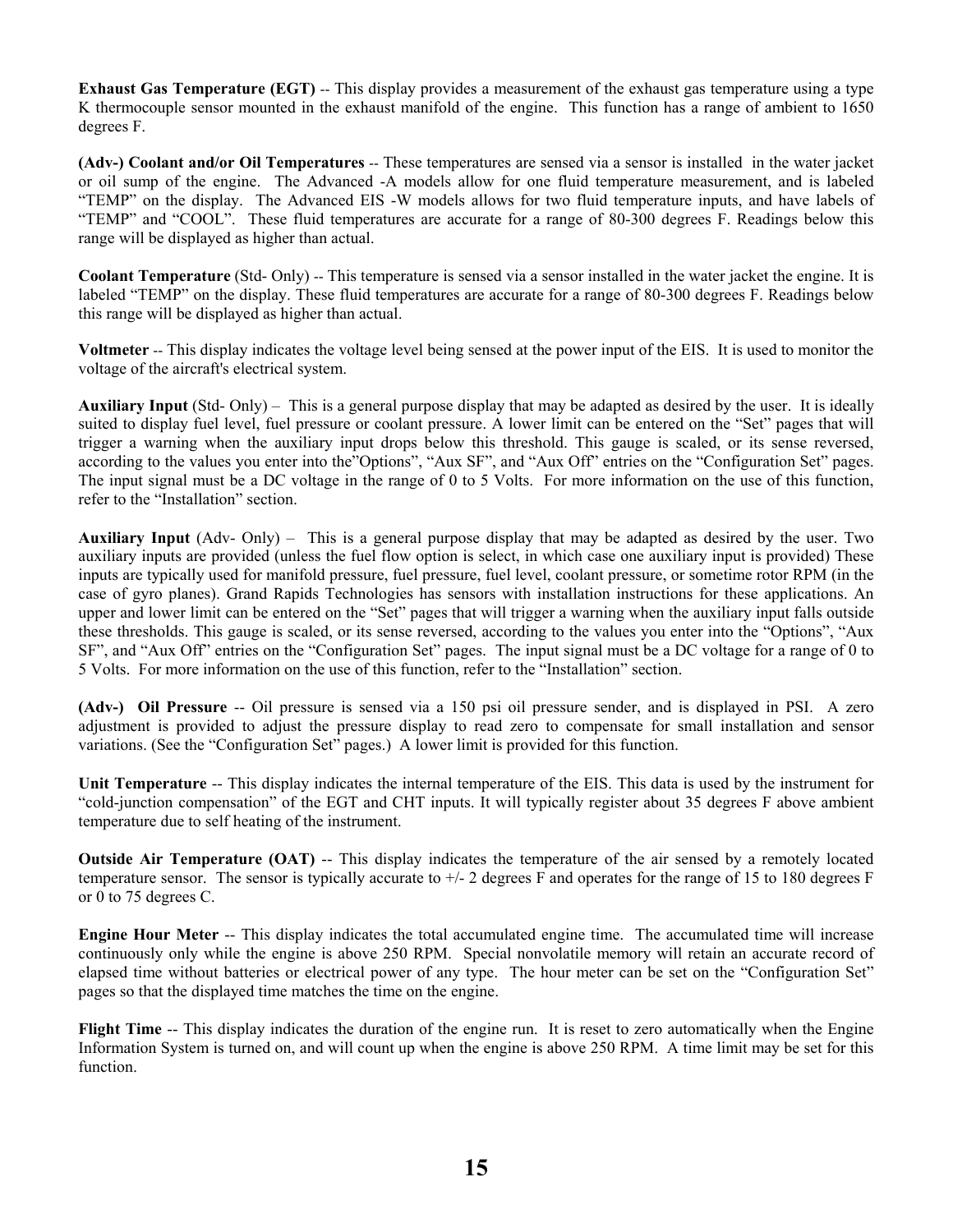### **10. Warranty**

Grand Rapids Technologies Incorporated warrants this instrument to be free of defects in material and workmanship for 1 year from date of purchase. This warranty includes parts and labor. Grand Rapids Technologies expressly reserves the right to repair or replace a defective unit with new or reconditioned parts or equipment, of the same or similar design. This warranty is void if damage to the instrument is caused by incorrect connection of the tachometer lead, or is otherwise installed incorrectly. This warranty also does not cover the following:

- Damage during shipment
- Damage from accident, misuse, negligence, lightning, or water
- Damage caused by alteration or unauthorized repair

Legal Rights/Limitations of Liability

Grand Rapids Technologies Incorporated is not liable for incidental or consequential damage, commercial loss, or any other loss or damage not specified in this warranty. Some states do not allow limitations on the length of implied warranties, or exclusion or limitation of incidental or consequential damages. The above limitations or exclusions may not apply to you. No individual or company may extend this warranty. This warranty is valid only for the original purchaser.

Service may be obtained by returning the instrument to this address:

Grand Rapids Technologies 889 76th St SW #2 Byron Center, MI 49315 Attention: Service Dept.

When returning the instrument for service, please specify the nature of the problem. Include a copy of your proof of purchase for warranty repairs.

For service questions or repair rates, call 616-583-8000.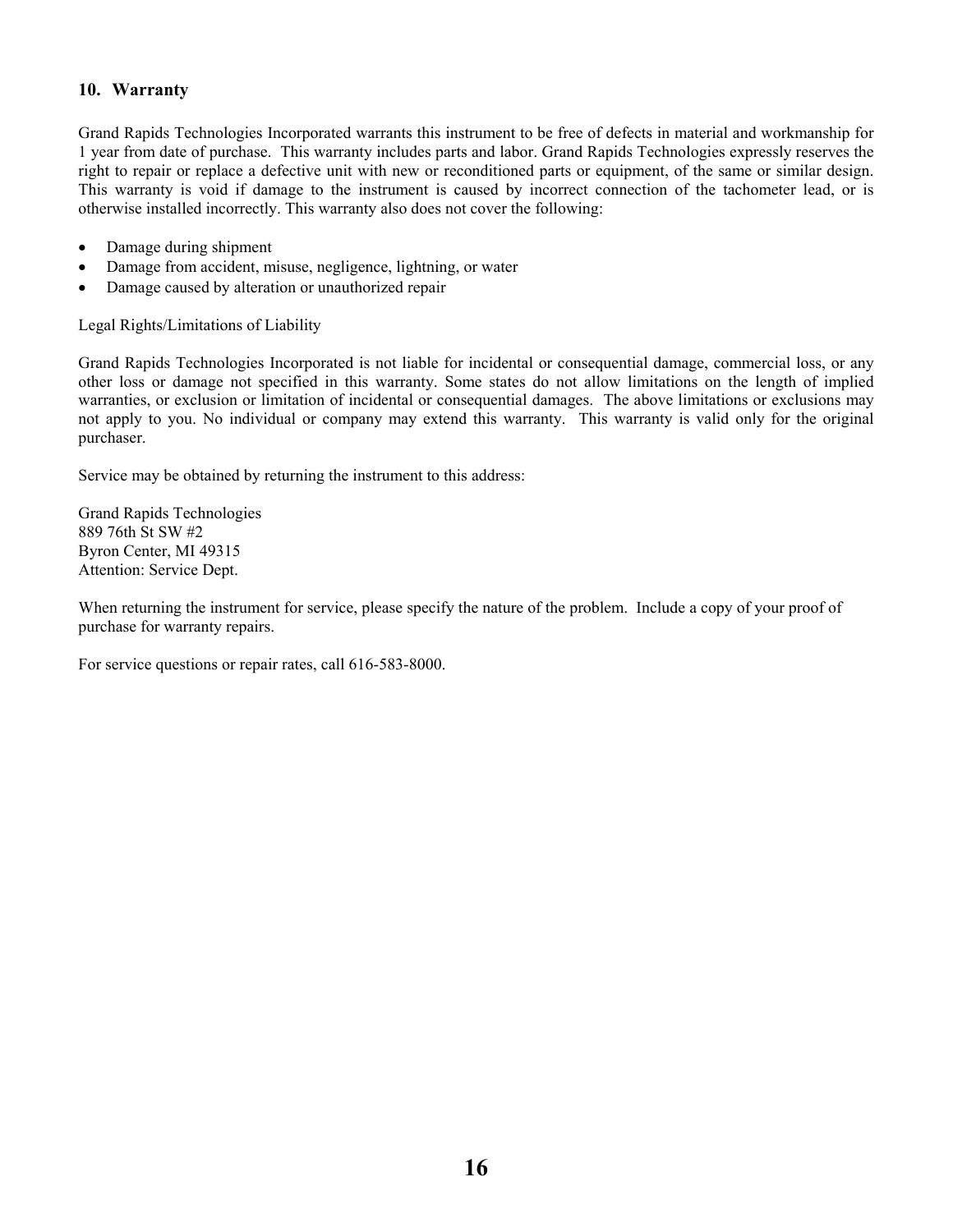

# **Figure 1. Display Pages for the Standard EIS**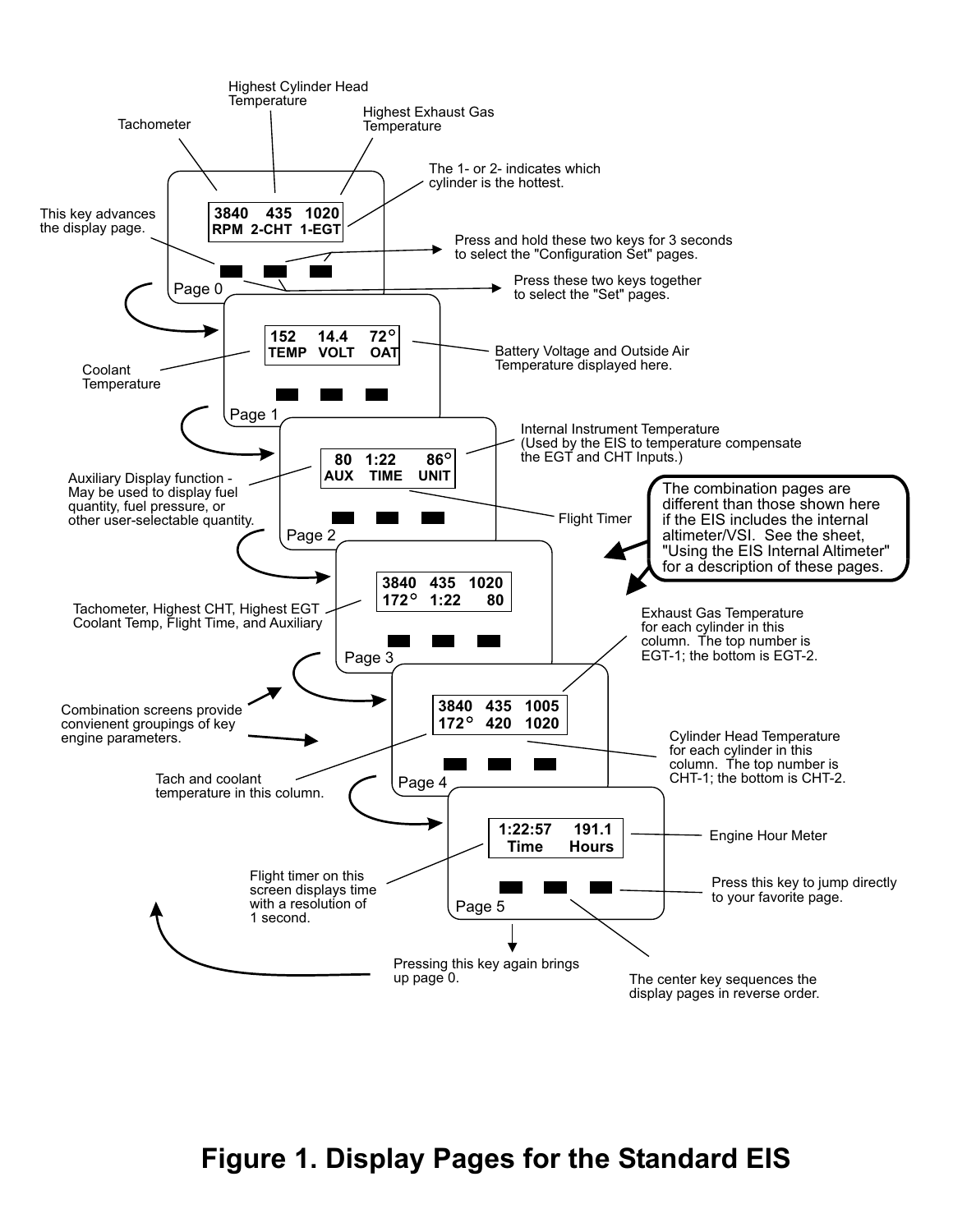

**Figure 1. Display Pages for the Standard EIS with Altimeter/VSI**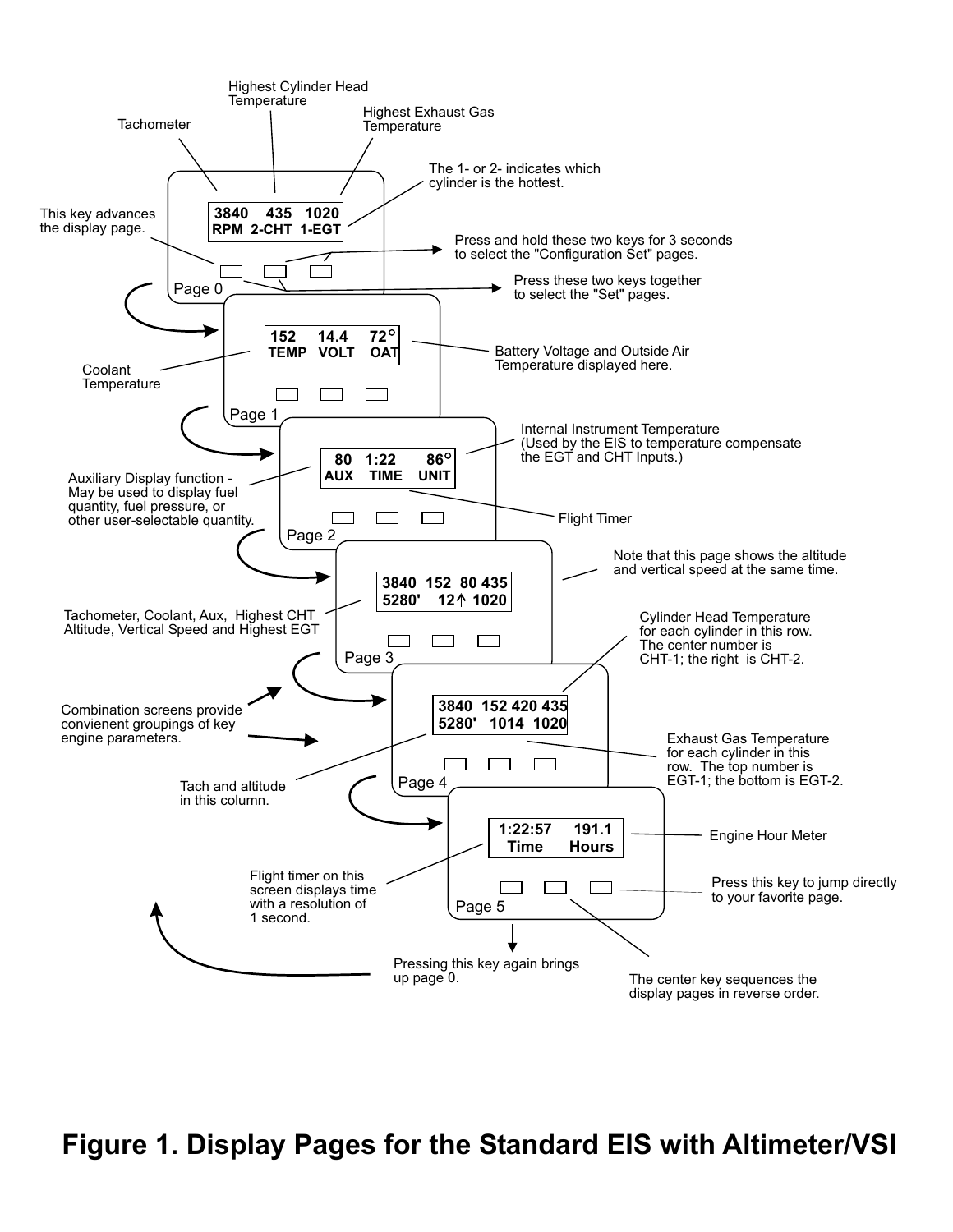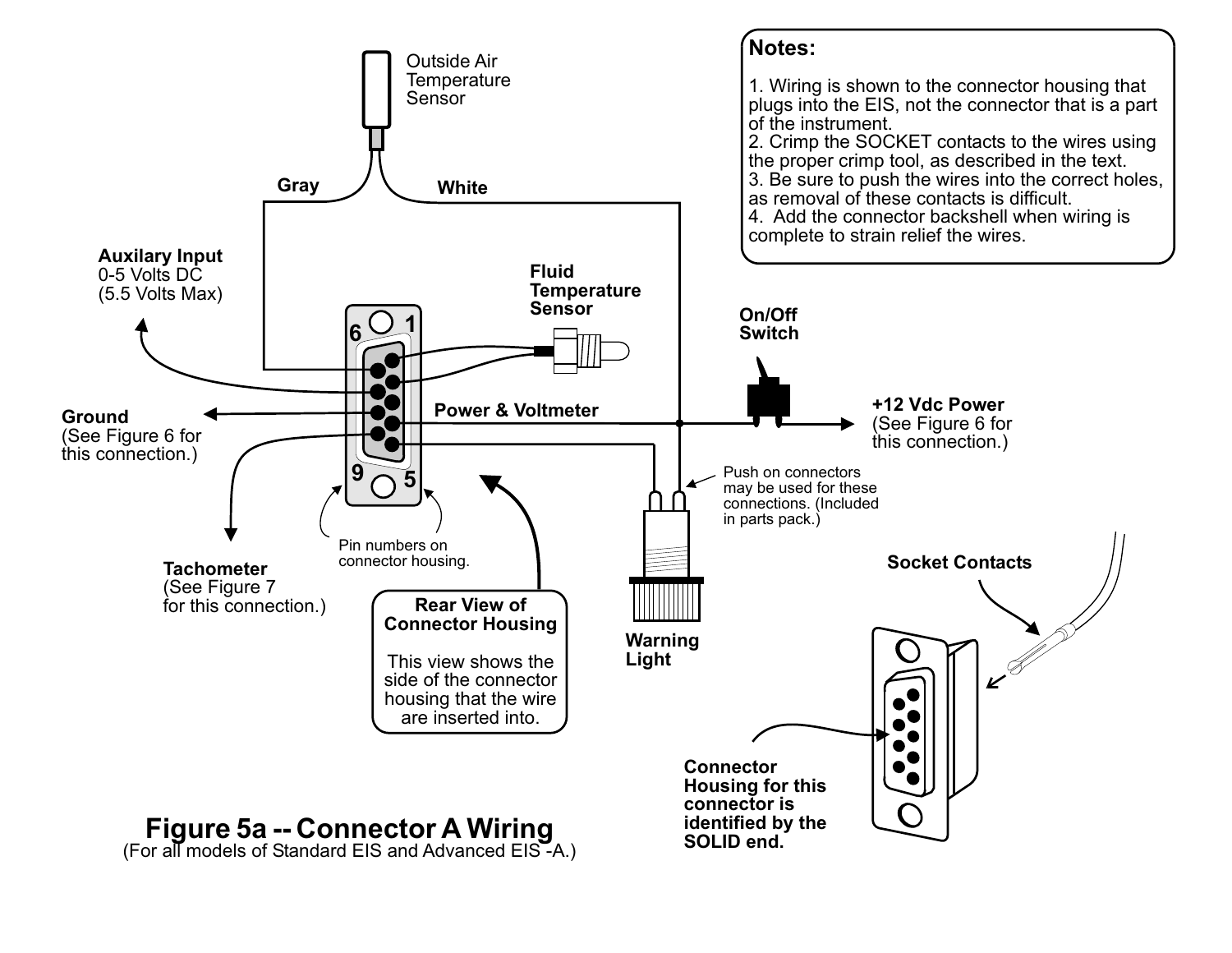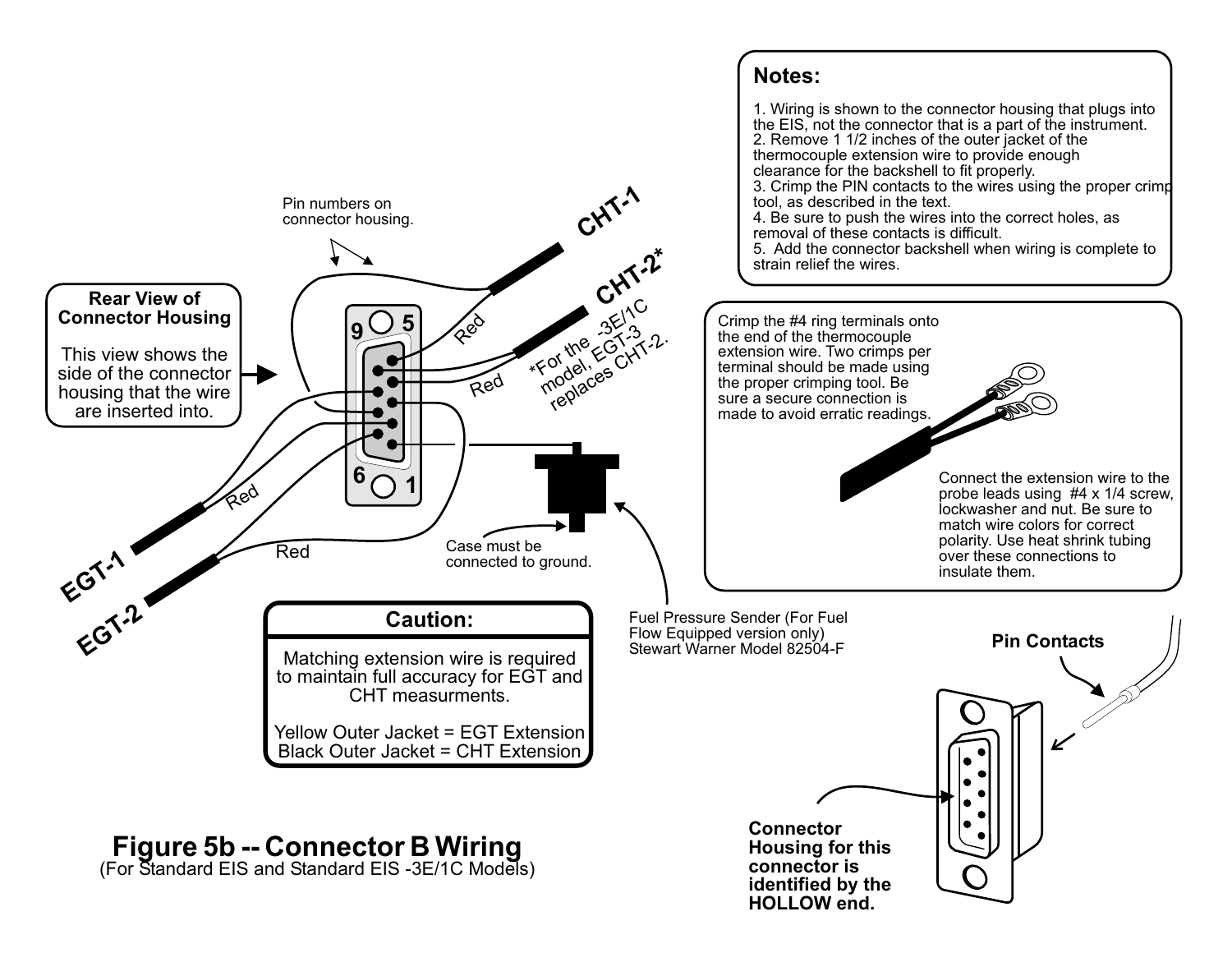

Note: For the Advanced -W/912 and Adv/W914 the OAT is replaced with the Coolant temperature on page 2, and Page 3 displays Coolant Temperature in place of Aux2. The /914 version does not include a decimal point in Aux 1.

> **Figure 1. Display Pages for the Advanced EIS -A, -A(vdo), -J and -W**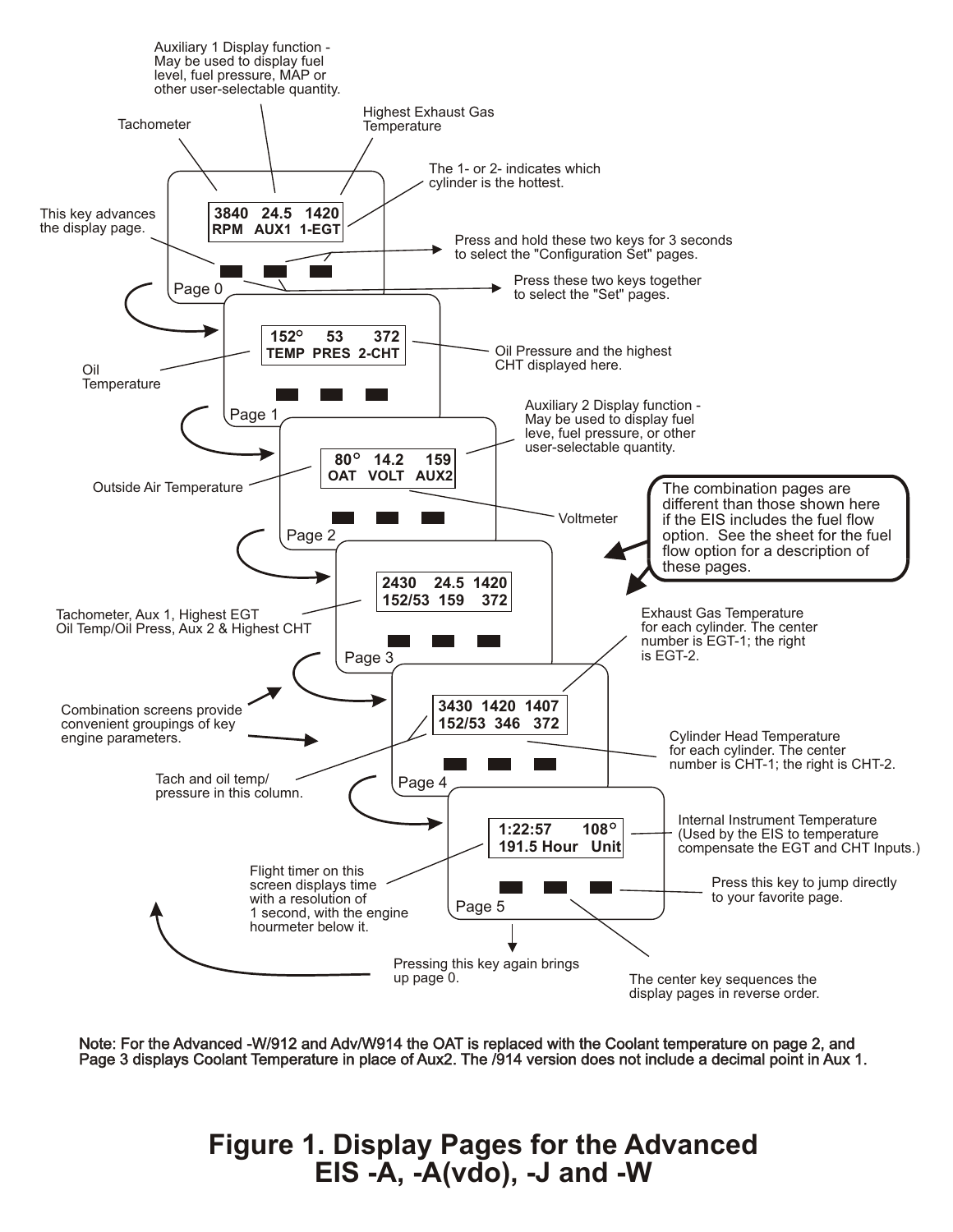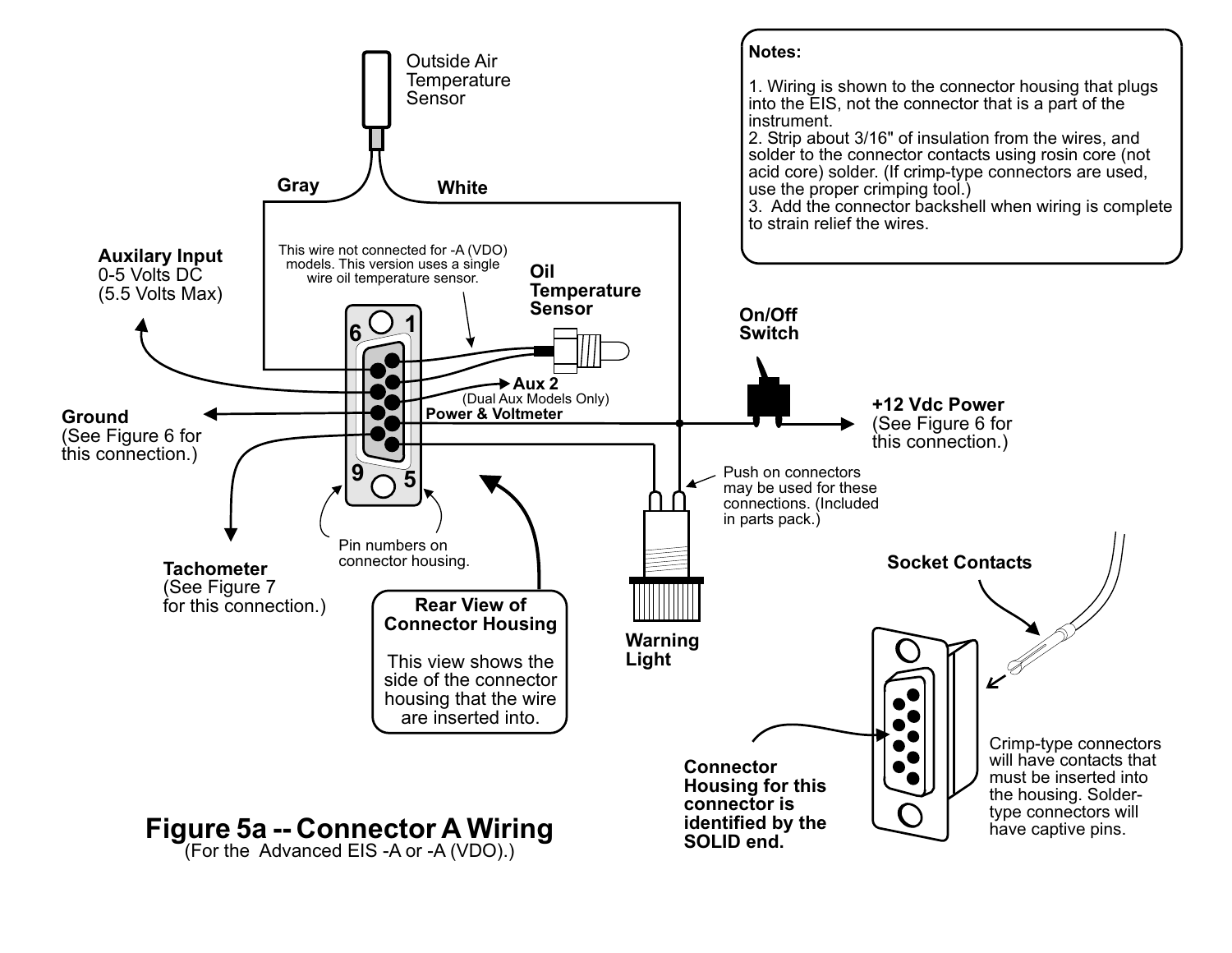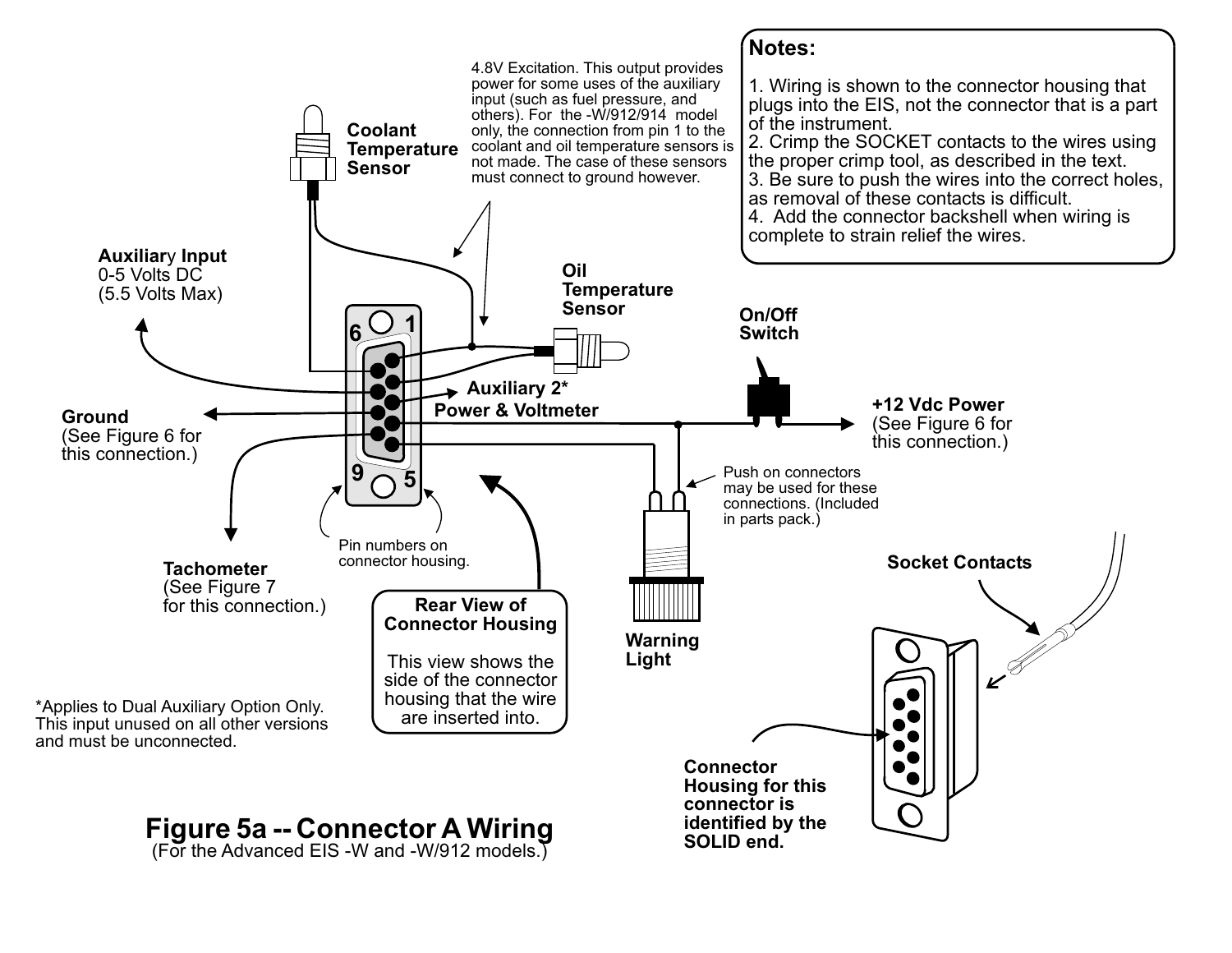|                        | Number of EGTs Selected on Config Set Page                                   |                                                                              |                                                                              |                                                                              |                                                                  |
|------------------------|------------------------------------------------------------------------------|------------------------------------------------------------------------------|------------------------------------------------------------------------------|------------------------------------------------------------------------------|------------------------------------------------------------------|
| Input                  |                                                                              |                                                                              |                                                                              |                                                                              |                                                                  |
| А<br>B<br>$\mathsf{C}$ | CHT <sub>1</sub><br>CHT <sub>2</sub><br>CHT <sub>3</sub><br>CHT <sub>4</sub> | EGT <sub>1</sub><br>CHT <sub>1</sub><br>CHT <sub>2</sub><br>CHT <sub>3</sub> | EGT <sub>1</sub><br>EGT <sub>2</sub><br>CHT <sub>1</sub><br>CHT <sub>2</sub> | EGT <sub>1</sub><br>EGT <sub>2</sub><br>EGT <sub>3</sub><br>CHT <sub>1</sub> | EGT <sub>1</sub><br>EGT <sub>2</sub><br>EGT <sub>3</sub><br>EGT4 |

Use this table to determine which input (A,B,C & D) connects to which sensor (EGT1, EGT2, CHT1, etc.). For example, if NumEGTs is set to 2 (to select 2 EGT and 2 CHT inputs), input A is EGT1, B is EGT2, C is CHT1, D is CHT2. Be sure to use the correct type extension wire for each input type when wiring the connector.

# **Notes:**

1. Wiring is shown to the connector housing that plugs into the EIS, not the connector that is a part of the instrument. 2. Remove 1 1/2 inches of the outer jacket of the thermocouple extension wire to provide enough clearance for the backshell to fit properly. 3. Crimp the PIN contacts to the wires using the proper crimp tool, as described in the text. 4. Be sure to push the wires into the correct holes, as removal of these contacts is difficult.

5. Add the connector backshell when wiring is complete to strain relief the wires.